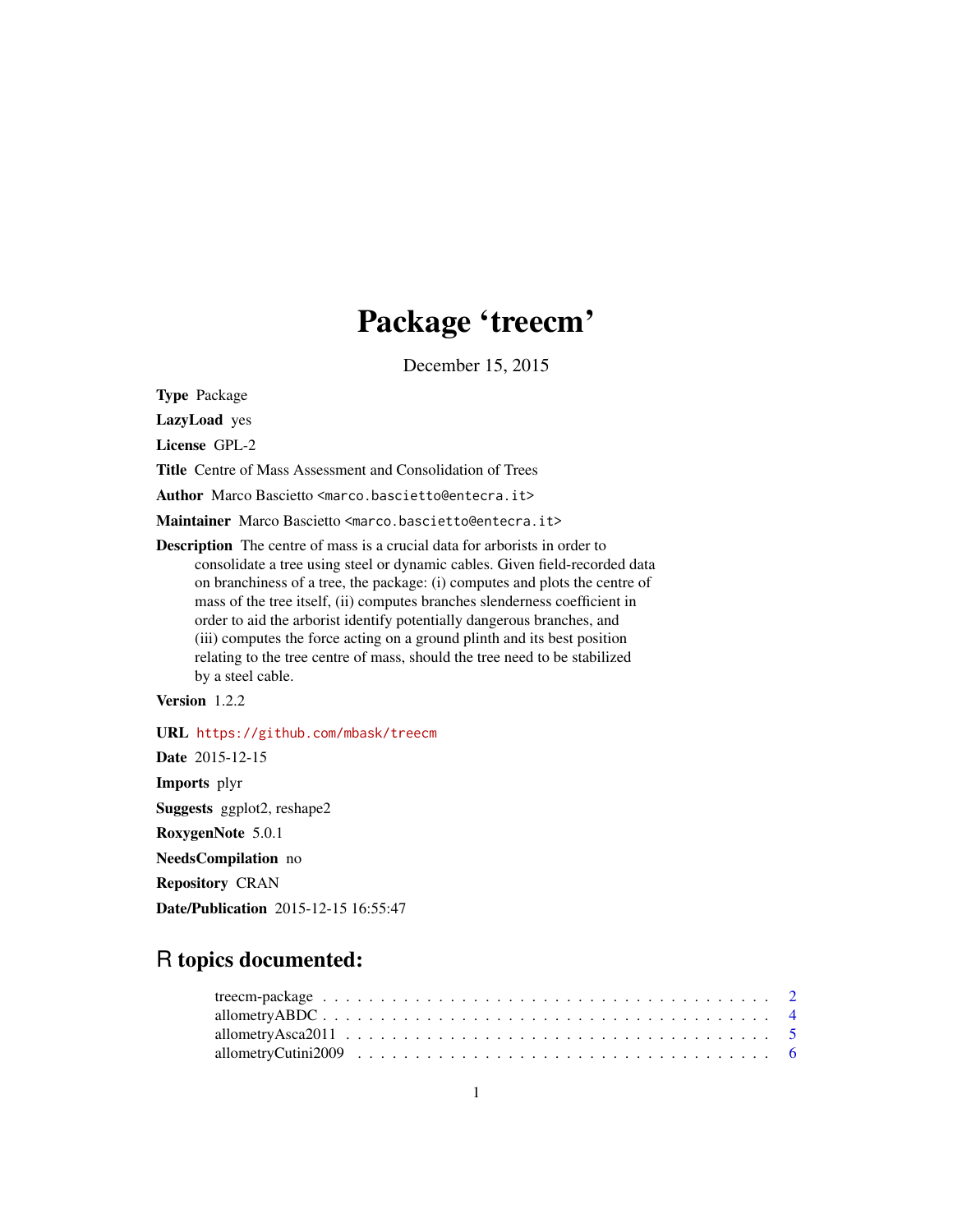<span id="page-1-0"></span>

|       |                    | 7  |
|-------|--------------------|----|
|       |                    | 8  |
|       |                    | 9  |
|       |                    | 9  |
|       |                    | 10 |
|       |                    | 11 |
|       |                    | 11 |
|       |                    | 12 |
|       |                    | 12 |
|       |                    | 13 |
|       |                    | 14 |
|       |                    | 15 |
|       |                    | 16 |
|       |                    | 17 |
|       |                    | 18 |
|       |                    | 19 |
|       |                    | 20 |
|       |                    | 21 |
|       |                    | 21 |
|       |                    | 22 |
|       |                    | 23 |
|       |                    | 23 |
|       |                    | 24 |
|       |                    | 24 |
|       |                    | 25 |
|       |                    | 26 |
|       |                    | 27 |
|       |                    | 28 |
|       |                    | 28 |
|       | to Cartesian $XYZ$ | 29 |
|       |                    | 29 |
|       |                    | 30 |
|       | $\mathrm{treeSR}$  | 30 |
|       |                    | 31 |
|       | tree Vectors       | 32 |
|       |                    |    |
| Index |                    | 33 |
|       |                    |    |

treecm-package *Assessment of the position of the centre of mass of trees*

# Description

The centre of mass is a crucial data for arborists in order to consolidate a tree using steel or dynamic cables. Given field-recorded data on branchiness of a tree, the package:

- computes and plots the centre of mass of the tree itself
- simulates the shift in CM position as branches are pruned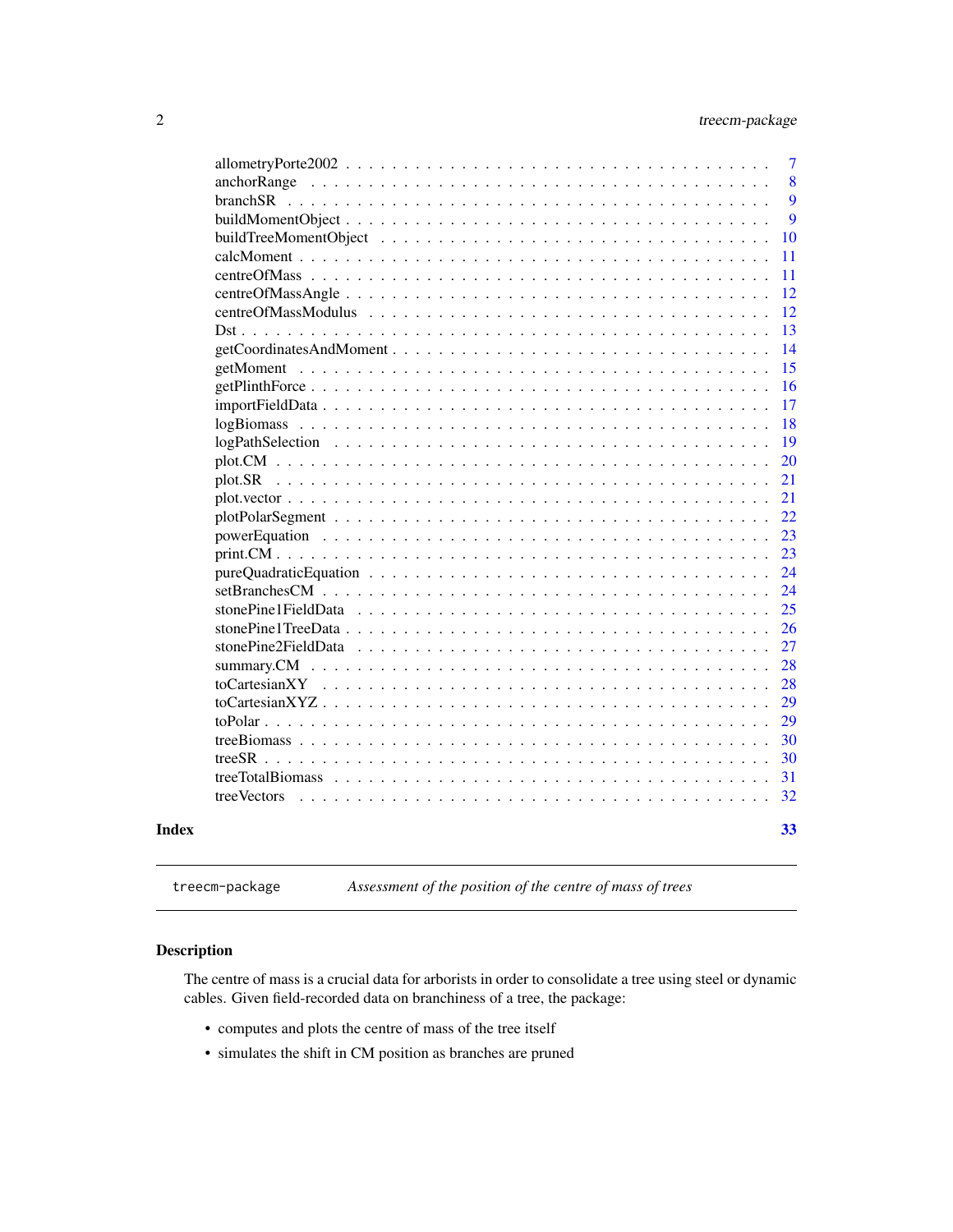# <span id="page-2-0"></span>treecm-package 3

- computes branches slenderness coefficient in order to aid the arborist identify potentially dangerous branches
- computes the force acting on a ground plinth and its best position relating to the tree centre of mass, should the tree need to be stabilized by a steel cable

The tree stem is ideally sectioned in logs. The weight of tree components is assessed based on

- the sum of volume of stem logs
- the sum of branches biomass

Field measures to be taken on logs and branches are described in [importFieldData](#page-16-1) and are to be recorded on the tree itself, possibly using tree-climbing tecniques. In order to help the arborist in the pruning selection process a simple plot of branch coefficient of slenderness is implemented.

#### **Note**

Branch biomass is computed by allometric equations relating its fresh weight (wood + leaves) to its diameter at point of insertion on the stem. Log biomass is computed by converting its volume to weight using wood fresh density. Volume is computed using Smalian's formula (see [logBiomass](#page-17-1) description). A sample .CSV file is provided to guide through data filling in the field

#### Author(s)

Marco Bascietto <marco.bascietto@cnr.it>

#### References

Source code is hosted at GitHub (<http://mbask.github.com/treecm/>)

#### See Also

[logBiomass](#page-17-1) [importFieldData](#page-16-1)

#### Examples

```
data(stonePine1TreeData)
vectors <- treeVectors(stonePine1TreeData)
CM <- centreOfMass(vectors)
plot(vectors,
  main = "Centre Of Mass",
  col = "grey30",txtcol = "grey30")
plot(CM)
summary(CM)
```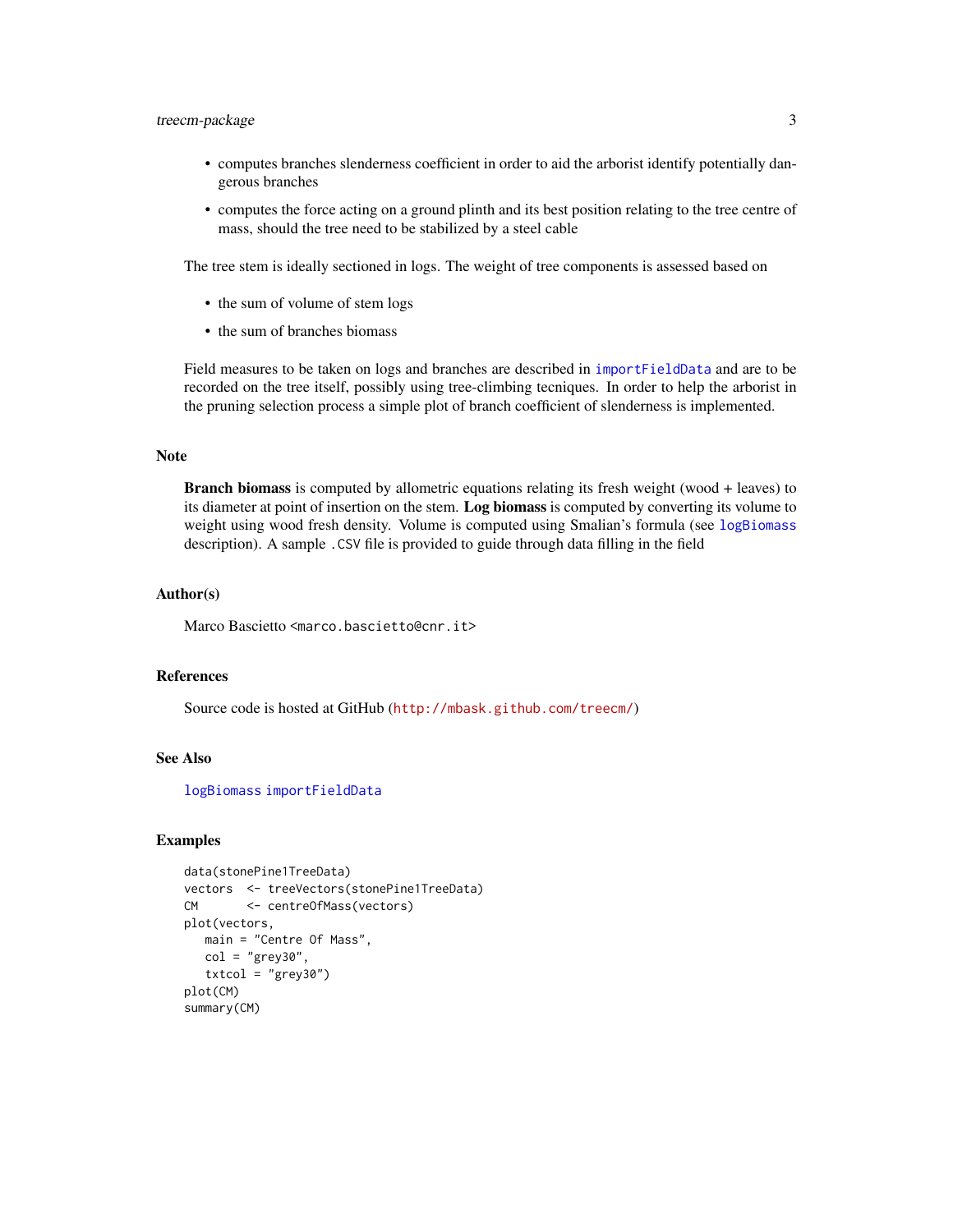<span id="page-3-1"></span><span id="page-3-0"></span>

Returns the fresh biomass of a stone pine branch in kg given the diameter, using an allometric equation

#### Usage

allometryABDC(x, diameter)

#### Arguments

|          | a data frame holding diameters of branches                                                |
|----------|-------------------------------------------------------------------------------------------|
| diameter | the name of the column holding diameter of the x data frame, diameters should<br>be in cm |

#### Value

the fresh biomass of the branch of a stone pine (in kg)

#### Note

The allometric equation has been validated for 5-16 cm diameter branches.

The allometric equation takes the form of a power equation. This equation yields more correct results than [allometryAsca2011](#page-4-1) since it has been built on a wider range of branch diameters and it superseeds it.

#### References

Data collected by A. Ascarelli and integrated by small diameter branches by M. Bascietto and B. De Cinti, non linear regression by M. Bascietto

#### See Also

#### [powerEquation](#page-22-1)

Other Biomass: [allometryAsca2011](#page-4-1), [allometryCutini2009](#page-5-1), [allometryPorte2002](#page-6-1), [logBiomass](#page-17-1), [powerEquation](#page-22-1), [pureQuadraticEquation](#page-23-1), [treeBiomass](#page-29-1), [treeTotalBiomass](#page-30-1)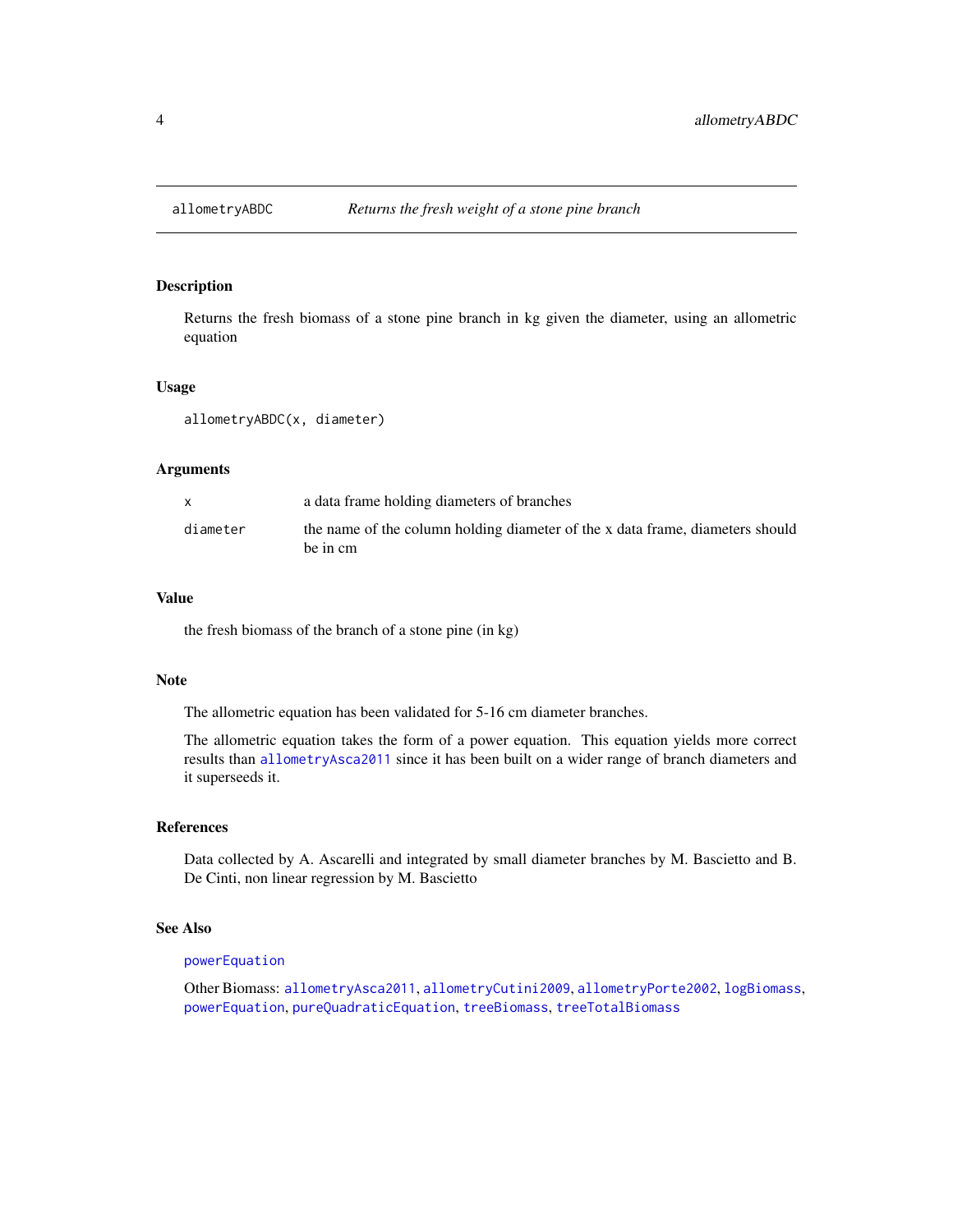<span id="page-4-1"></span><span id="page-4-0"></span>allometryAsca2011 *Returns the fresh weight of a stone pine branch*

#### Description

Returns the fresh biomass of a stone pine branch in kg given the diameter, using an allometric equation

#### Usage

allometryAsca2011(x, diameter)

# Arguments

|          | a data frame holding diameters of branches                                                |
|----------|-------------------------------------------------------------------------------------------|
| diameter | the name of the column holding diameter of the x data frame, diameters should<br>be in cm |

#### Value

the fresh biomass of the branch of a stone pine (in kg)

# Note

The allometric equation has been validated for 8-16 cm diameter branches.

The allometric equation takes the form of a power equation

# References

Data collected by A. Ascarelli, non linear regression by M. Bascietto

# See Also

# [powerEquation](#page-22-1)

Other Biomass: [allometryABDC](#page-3-1), [allometryCutini2009](#page-5-1), [allometryPorte2002](#page-6-1), [logBiomass](#page-17-1), [powerEquation](#page-22-1), [pureQuadraticEquation](#page-23-1), [treeBiomass](#page-29-1), [treeTotalBiomass](#page-30-1)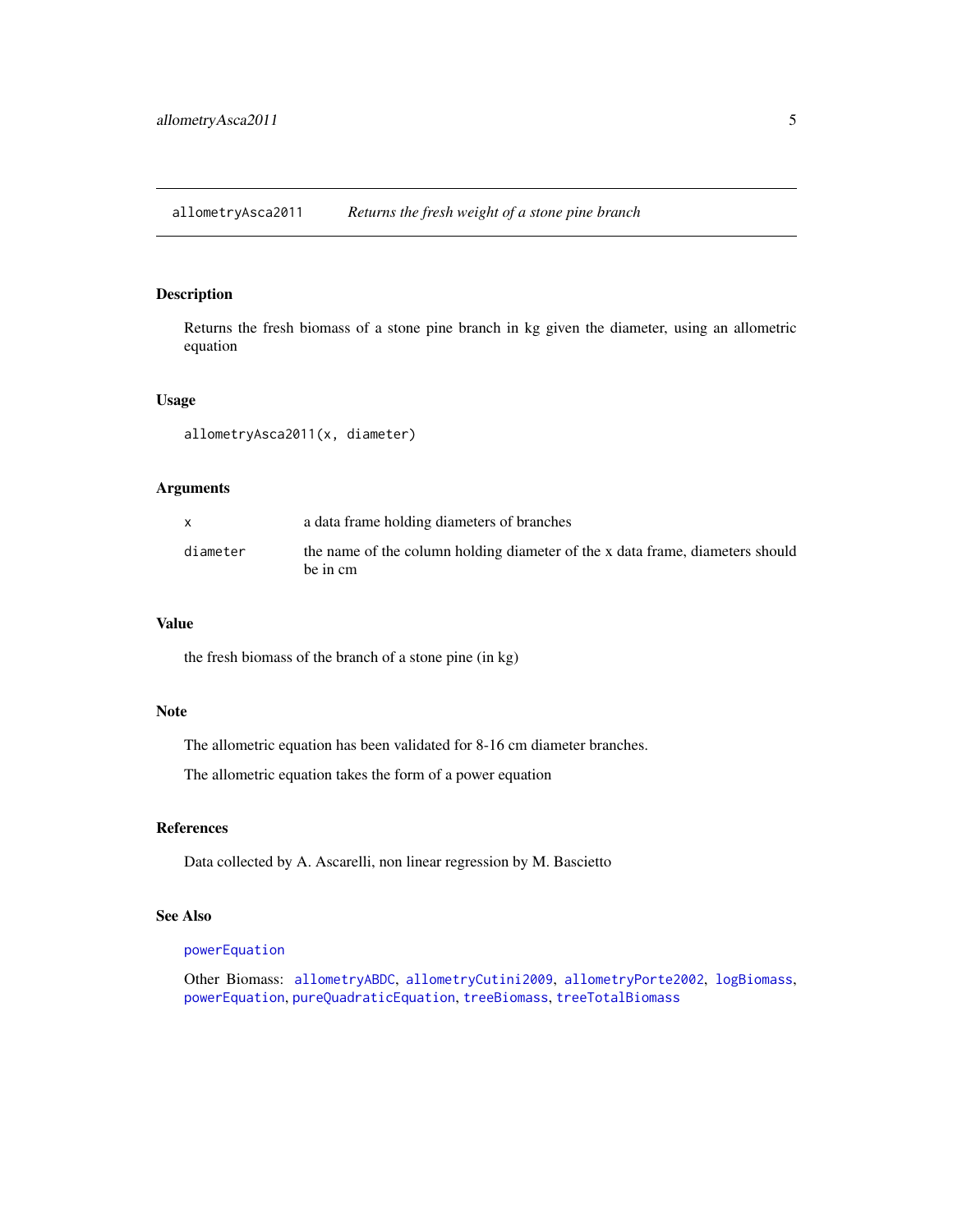<span id="page-5-1"></span><span id="page-5-0"></span>Returns total biomass of a stone pine tree (wood and leaves, dry state) in kg given the diameter at breast height, using an allometric equation

#### Usage

allometryCutini2009(x, diameter)

#### Arguments

|          | a data frame holding diameters of branches                                                |
|----------|-------------------------------------------------------------------------------------------|
| diameter | the name of the column holding diameter of the x data frame, diameters should<br>be in cm |

# Value

the total biomass of the branch of a stone pine (in kg, dry state)

#### **Note**

Use this function at you own risk, it has been validated for trees (ie:  $>24$  cm diameters).

The allometric equation takes the form of a pure quadratic equation

#### References

Cutini, A. and Hajny, M. and Gugliotta, O. and Manetti, M. and Amorini, E. 2009, Effetti della struttura del popolamento sui modelli di stima del volume e della biomassa epigea (Pineta di Castelfusano - Roma) *Forest@*, 6, 75–84 Tipo B

# See Also

# [pureQuadraticEquation](#page-23-1)

Other Biomass: [allometryABDC](#page-3-1), [allometryAsca2011](#page-4-1), [allometryPorte2002](#page-6-1), [logBiomass](#page-17-1), [powerEquation](#page-22-1), [pureQuadraticEquation](#page-23-1), [treeBiomass](#page-29-1), [treeTotalBiomass](#page-30-1)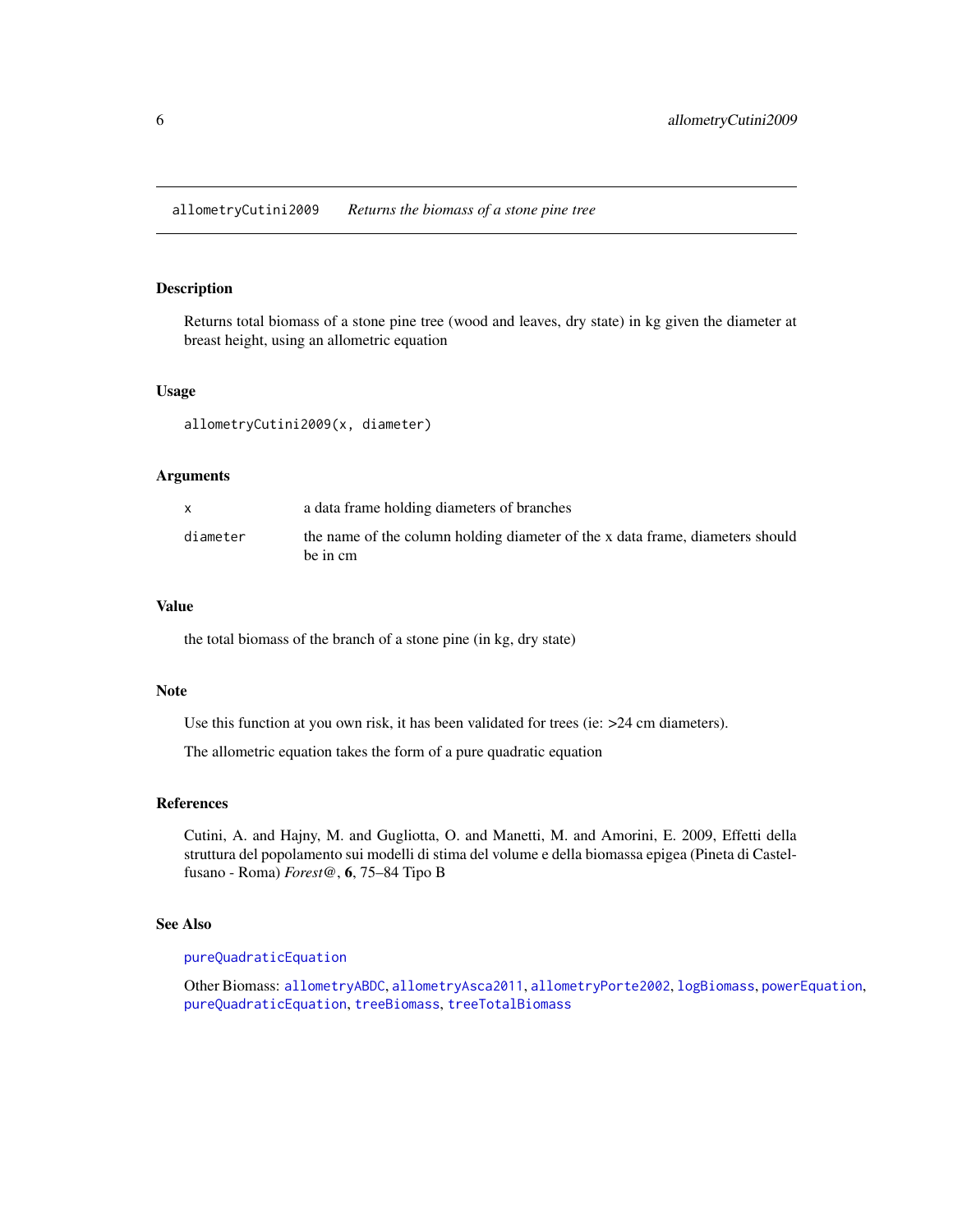<span id="page-6-1"></span><span id="page-6-0"></span>allometryPorte2002 *Returns the biomass of a maritime pine branch*

#### Description

Returns the woody biomass of a maritime pine branch (dry state, no leaves!) in kg given the diameter, using an allometric equation

#### Usage

allometryPorte2002(x, diameter)

#### Arguments

|          | a data frame holding diameters of branches                                                |
|----------|-------------------------------------------------------------------------------------------|
| diameter | the name of the column holding diameter of the x data frame, diameters should<br>be in cm |

# Value

the woody biomass (dry state, no leaves!) of the branch of a maritime pine (in kg)

#### Note

The allometric equation has been validated for <10 cm diameter branches, extrapolation on larger branches my yield unreasonable results.

The allometric equation takes the form of a power equation

#### References

Port\'e, A. and Trichet, P. and Bert, D. and Loustau, D. 2002, Allometric relationships for branch and tree woody biomass of Maritime pine (*Pinus pinaster* Ait.) *Forest Ecology and Management*, 158, 71–83

#### See Also

#### [powerEquation](#page-22-1)

Other Biomass: [allometryABDC](#page-3-1), [allometryAsca2011](#page-4-1), [allometryCutini2009](#page-5-1), [logBiomass](#page-17-1), [powerEquation](#page-22-1), [pureQuadraticEquation](#page-23-1), [treeBiomass](#page-29-1), [treeTotalBiomass](#page-30-1)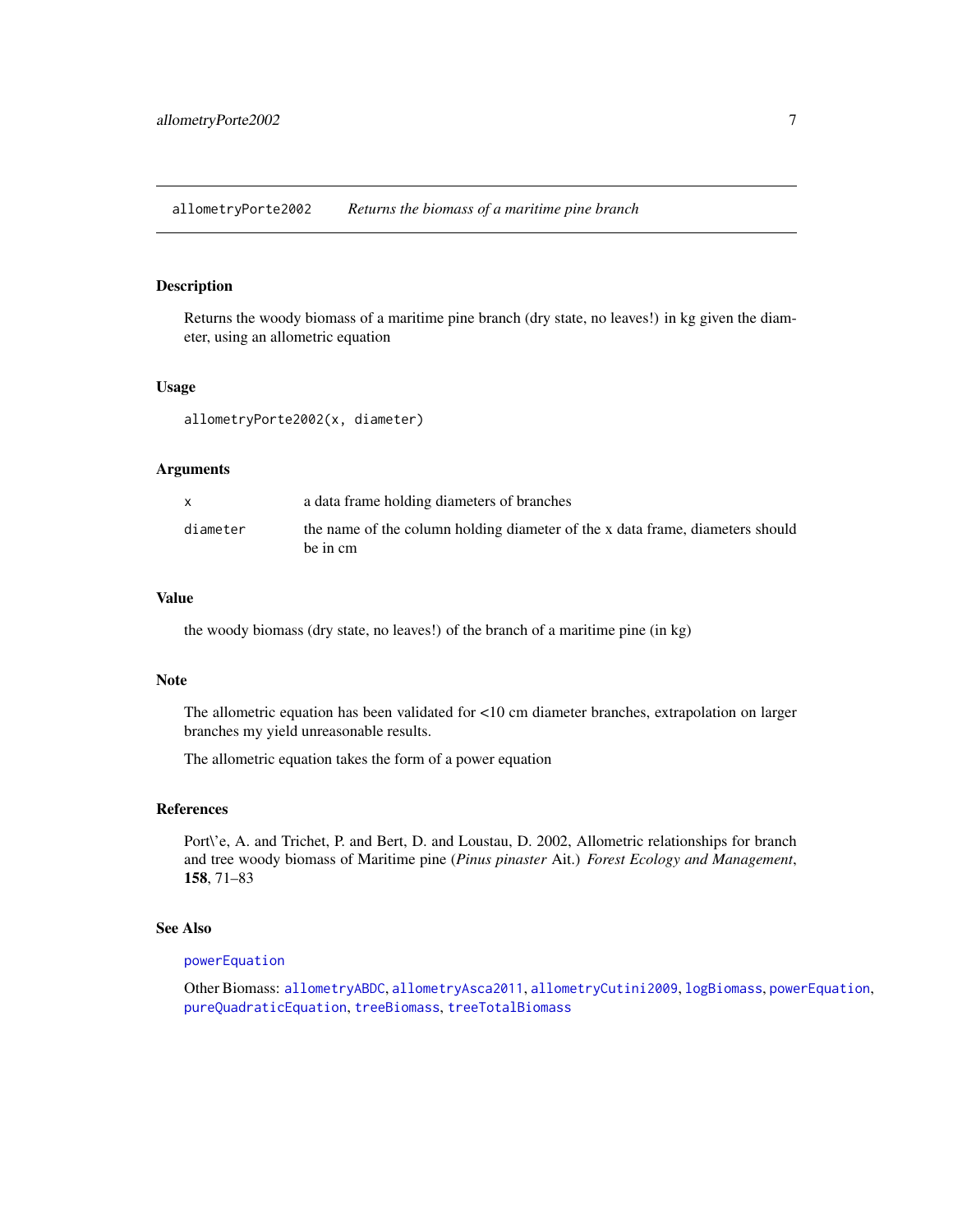<span id="page-7-1"></span><span id="page-7-0"></span>

The anchor level must not be lower than the tree CM (for obvious static reasons) and higher than "main stem" height

# Usage

anchorRange(logs, CM)

# Arguments

| logs | a data frame holding the selected logs (see logPathSelection) |
|------|---------------------------------------------------------------|
| CM   | an object of CM class                                         |

# Value

a named vector of 2 elements:

| z    | the height of the CM              |
|------|-----------------------------------|
| hMax | the height of the "main stem" tip |

# See Also

Other Stabilization: [centreOfMassAngle](#page-11-1), [centreOfMassModulus](#page-11-2), [getPlinthForce](#page-15-1), [logPathSelection](#page-18-1), [toCartesianXYZ](#page-28-1)

# Examples

```
library(treecm)
data(stonePine1TreeData)
vectors <- treeVectors(stonePine1TreeData)
CM <- centreOfMass(vectors)
logs <- logPathSelection(stonePine1TreeData)
anchorRange(logs, CM)
```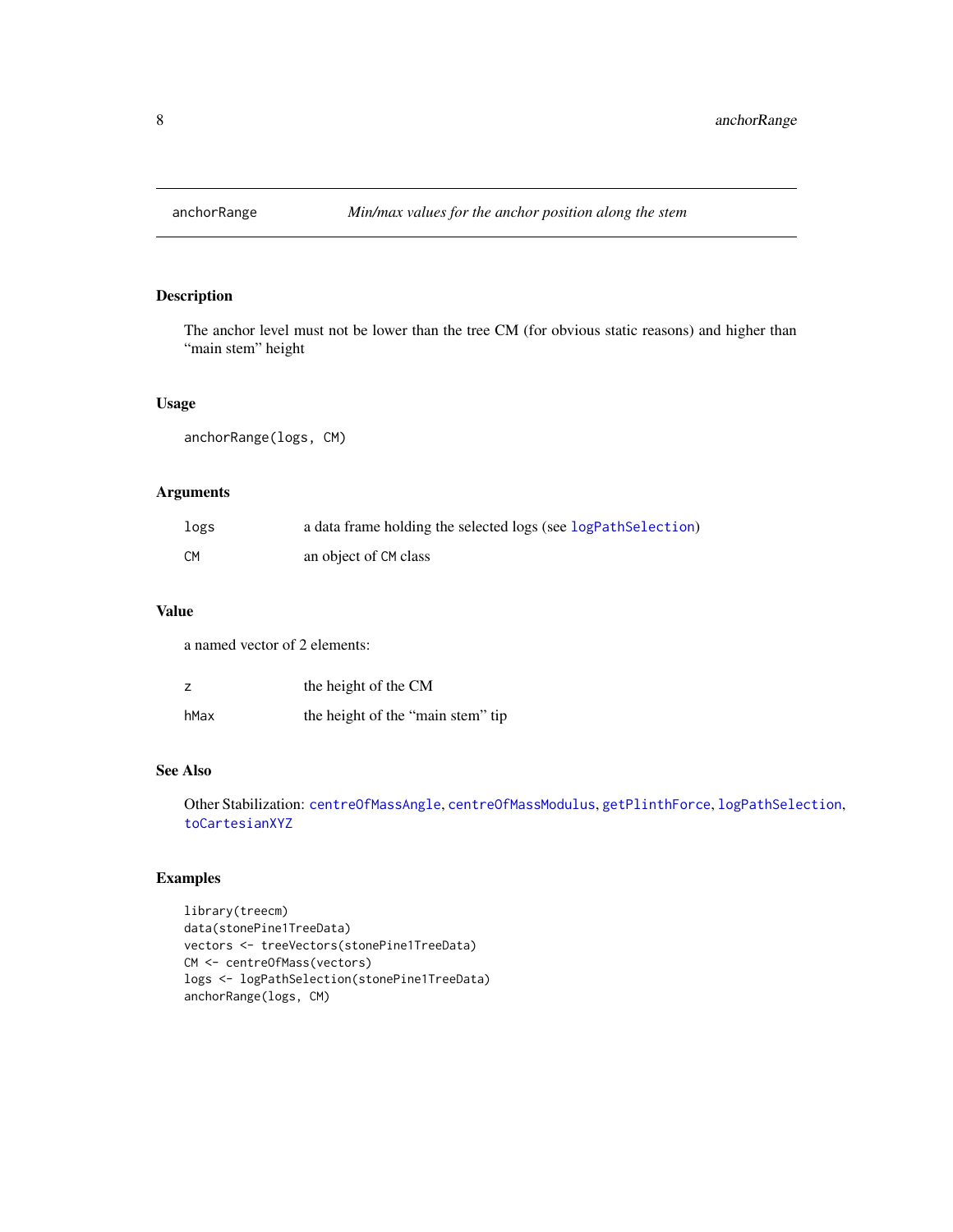<span id="page-8-2"></span><span id="page-8-0"></span>

slenderness ratio is an important index of stability of trees and branches

# Usage

branchSR(x, diameter, length, tilt)

# Arguments

| $\mathsf{x}$ | the data frame holding the measures needed to perform the computation |
|--------------|-----------------------------------------------------------------------|
| diameter     | The name of the data frame column holding diameter of the branch      |
| length       | The name of the data frame column holding length of the branch        |
| tilt         | The name of the data frame column holding tilt of the branch          |

# Value

slenderness ratio

#### Note

The coefficient takes into account branch angle:  $SL_c = \frac{L}{D} \cdot (1 + cos \alpha)$ , where  $\alpha$  is the branch angle (0 degrees = horizontal, 90 degrees vertical),  $L$  is branch length in m,  $D$  is branch diameter in cm Vertical branches have  $SL = SL<sub>c</sub>$ 

# References

Mattheck, C. and Breloer, H. *The Body Language of Trees: A Handbook for Failure Analysis (Research for Amenity Trees)* 1995, HMSO (London)

<span id="page-8-1"></span>buildMomentObject *Constructor for the generic class moment*

#### Description

Create an instance of a moment class holding mass, arm length and angle between the arm and the weight vector

#### Usage

buildMomentObject(length, mass, angle)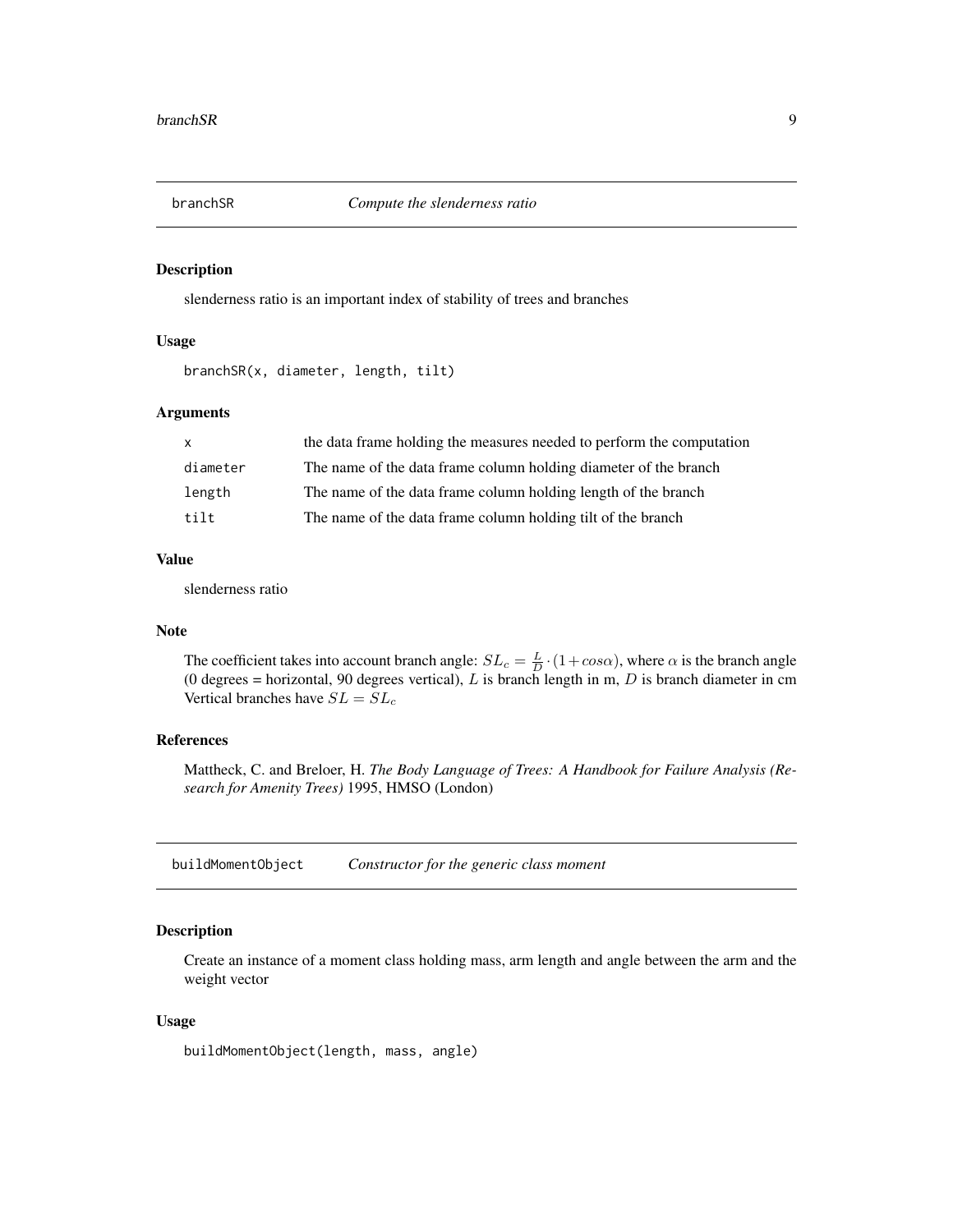#### <span id="page-9-0"></span>Arguments

| length | the length of the arm of the moment                                                                |
|--------|----------------------------------------------------------------------------------------------------|
| mass   | the mass of the moment (in kg)                                                                     |
| angle  | the angle between the moment arm and the vector pointing towards the ground<br>(the weight vector) |

# Value

an instance of moment and list classes

# See Also

Other Stabilization momentClass: [buildTreeMomentObject](#page-9-1), [calcMoment](#page-10-1), [getMoment](#page-14-1)

<span id="page-9-1"></span>buildTreeMomentObject *Constructor for the generic class treeMoment*

# Description

The class inherits from moment without adding any more properties

# Usage

```
buildTreeMomentObject(length, mass, angle)
```
# Arguments

| length | the distance from tree base to CM, as computed by centre0fMassModulus                                                                                              |
|--------|--------------------------------------------------------------------------------------------------------------------------------------------------------------------|
| mass   | the tree mass (in kg), not its weight, as computed by treeTotalBiomass                                                                                             |
| angle  | the angle between the moment arm (from tree base to CM) and the vector point-<br>ing towards the ground (the tree weight vector), as computed by centre0fMassAngle |

# Value

an instance of treeMoment, moment and list classes

# See Also

#### [calcMoment](#page-10-1)

Other Stabilization momentClass: [buildMomentObject](#page-8-1), [calcMoment](#page-10-1), [getMoment](#page-14-1)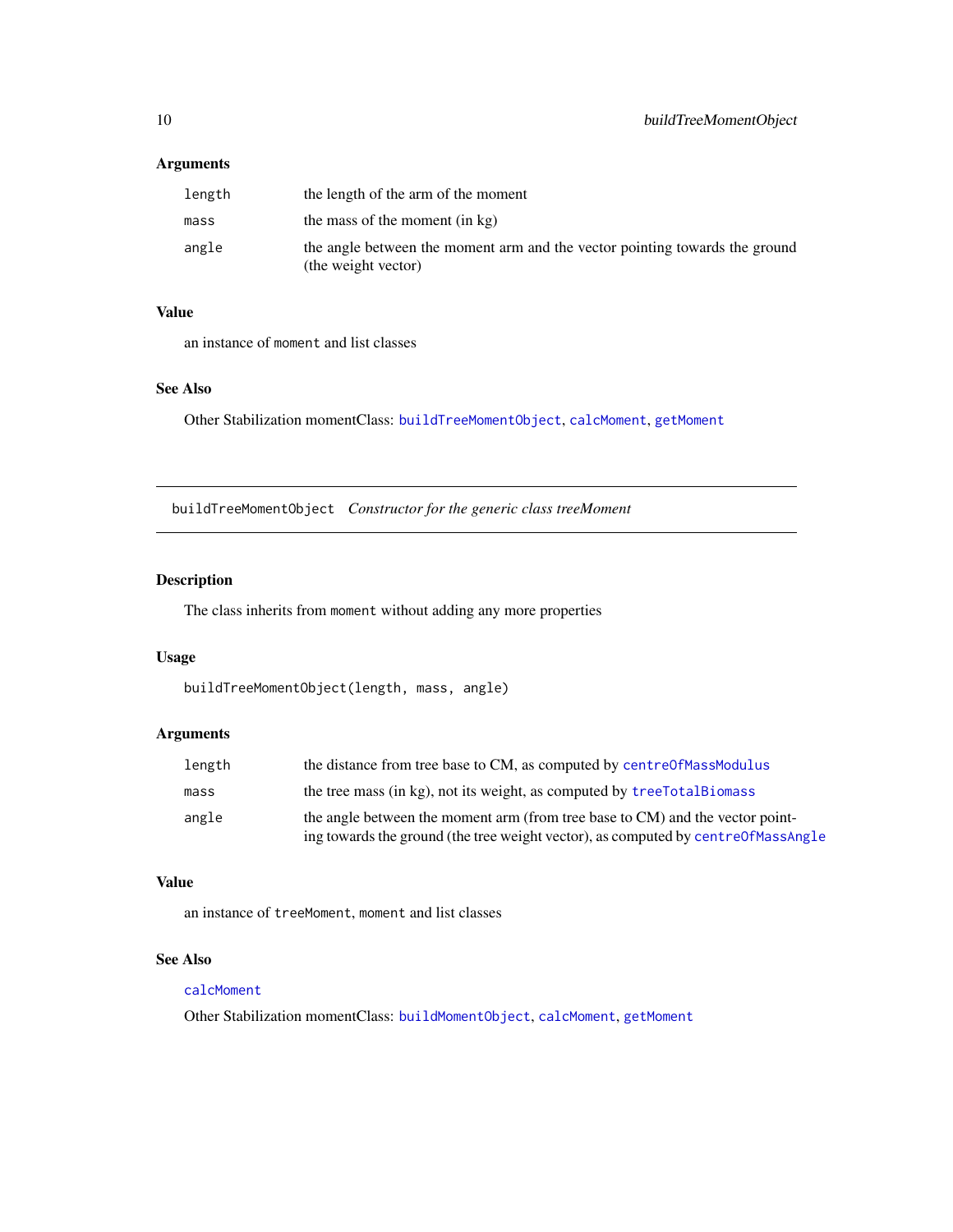<span id="page-10-1"></span><span id="page-10-0"></span>

Moment is computed as  $M = l \cdot F$ , where l is moment arm, F is the component of the force (*mass times g*) normal to moment arm

# Usage

 $calC$ Moment(object,  $g = 9.81$ )

#### Arguments

| object | an instance of moment class |
|--------|-----------------------------|
| g      | the standard gravity        |

# Value

the updated moment object

#### See Also

# [getPlinthForce](#page-15-1)

Other Stabilization momentClass: [buildMomentObject](#page-8-1), [buildTreeMomentObject](#page-9-1), [getMoment](#page-14-1)

centreOfMass *Computes the centre of mass of the tree*

# Description

The x coordinate of the centre of mass is defined as  $\sum_{n=1}^{\infty}$  $\sum$  $(m_ix_i)$  $\frac{m_i x_i}{(m_i)}$  where  $m_i$  is the biomass of the  $i^{th}$ branch and  $x_i$  is the x coordinate of the  $i^{th}$  branch. y and z coordinates are similarly computed. The centre of mass computation excludes branches to be pruned (ie: those whose toBePruned value is set to TRUE).

#### Usage

```
centreOfMass(object)
```
#### Arguments

object A data frame of class vectors

# Value

A vector holding  $x, y, z$  coordinates of the centre of mass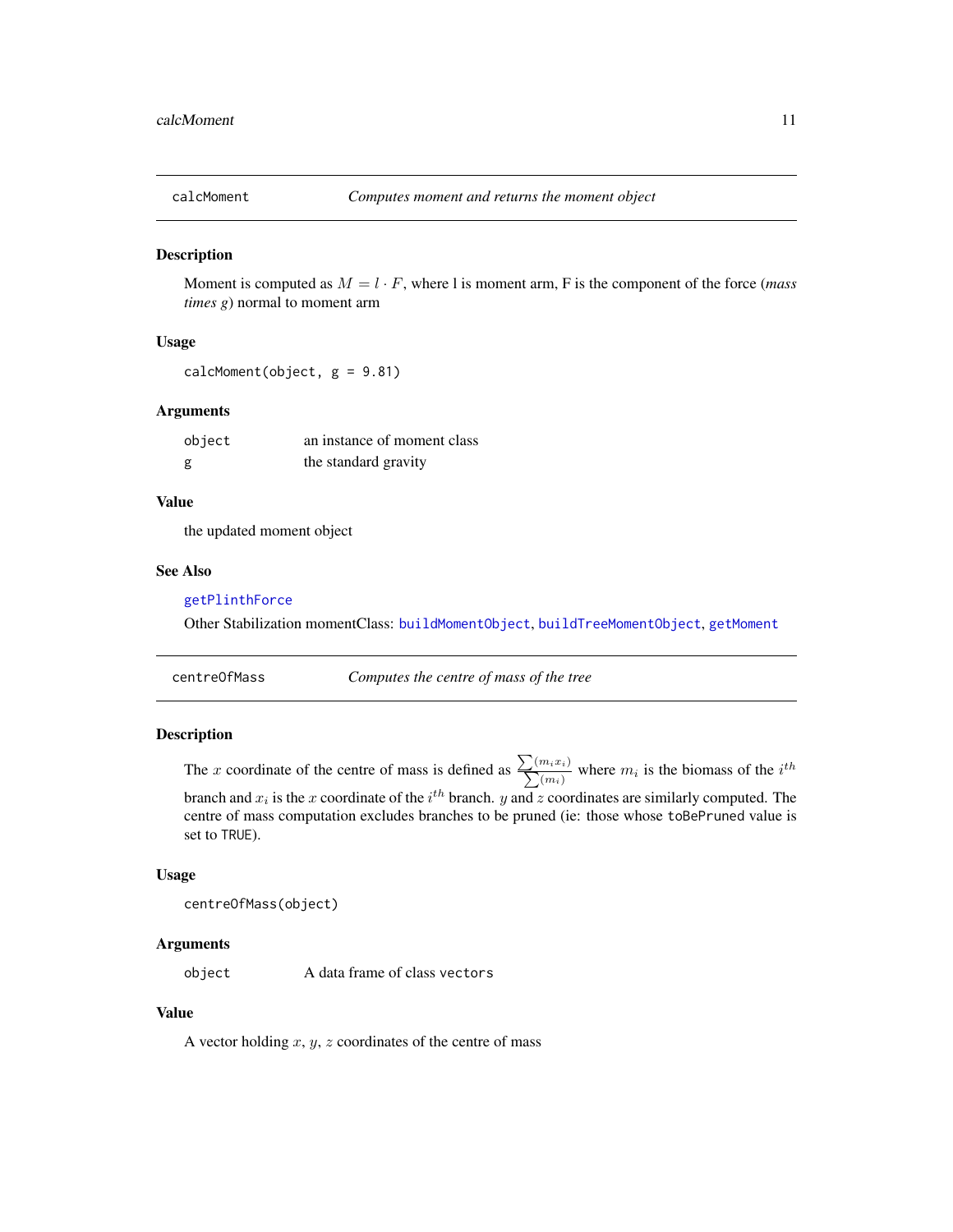<span id="page-11-1"></span><span id="page-11-0"></span>

This function is mainly needed to compute the moment of the tree. The angle is need to compute the projection of the tree weight normal to the CM modulus

#### Usage

```
centreOfMassAngle(object)
```
# Arguments

object an object of CM class

# Value

a real number in radians

# See Also

Other Stabilization: [anchorRange](#page-7-1), [centreOfMassModulus](#page-11-2), [getPlinthForce](#page-15-1), [logPathSelection](#page-18-1), [toCartesianXYZ](#page-28-1)

#### Examples

```
library(treecm)
data(stonePine1TreeData)
vectors <- treeVectors(stonePine1TreeData)
CM <- centreOfMass(vectors)
print(centreOfMassAngle(CM))
treeMoment <- buildTreeMomentObject(
 centreOfMassModulus(CM)
 , treeTotalBiomass(stonePine1TreeData)
 , centreOfMassAngle(CM)
 )
```
<span id="page-11-2"></span>centreOfMassModulus *Computes the modulus of the CM vector*

# Description

The Centre of Mass vector starts from the tree base and points towards the CM. Its modulus is the distance between the CM  $(x, y, z)$  and tree base  $(0, 0, 0)$ .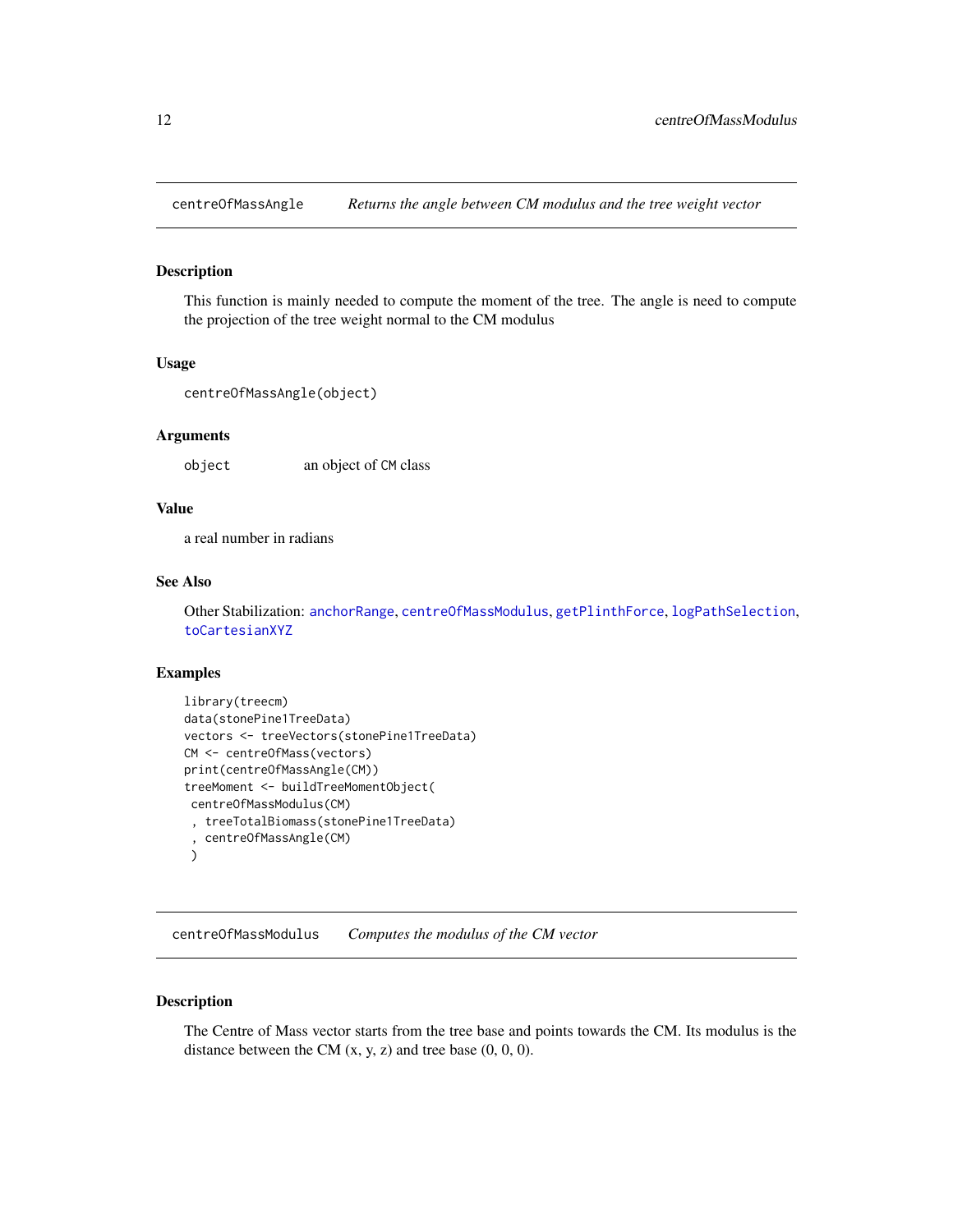#### <span id="page-12-0"></span> $\eta$  13

# Usage

centreOfMassModulus(object)

#### Arguments

object an object of CM class

# Value

a real number

# Note

This function is mainly needed to compute the moment of the tree. The CM modulus is the tree moment arm.

# See Also

Other Stabilization: [anchorRange](#page-7-1), [centreOfMassAngle](#page-11-1), [getPlinthForce](#page-15-1), [logPathSelection](#page-18-1), [toCartesianXYZ](#page-28-1)

# Examples

```
library(treecm)
data(stonePine1TreeData)
vectors <- treeVectors(stonePine1TreeData)
CM <- centreOfMass(object=vectors)
print(centreOfMassModulus(CM))
treeMoment <- buildTreeMomentObject(
 centreOfMassModulus(CM)
 , treeTotalBiomass(stonePine1TreeData)
  , centreOfMassAngle(CM)
 )
```
Dst *Green wood density data for a few tree species*

#### Description

Wood density is used to convert wood volume measures in the field to their fresh weights. It is measured in  $\frac{kg}{m^3}$ .

# Format

```
A data frame with 170 observations on the following 3 variables. data.frame: 170 obs. of 3 variables:
$ species: chr "Abies alba" "Abies alba" "Abies balsama" "Abies grandis" ...
$ group : Factor w/ 2 levels "conifer", "dicot": 1 1 1 1 1 1 1 1 1 1 1 ...
$ density: int 545 577 529 449 465 673 689 497 673 577 ...
```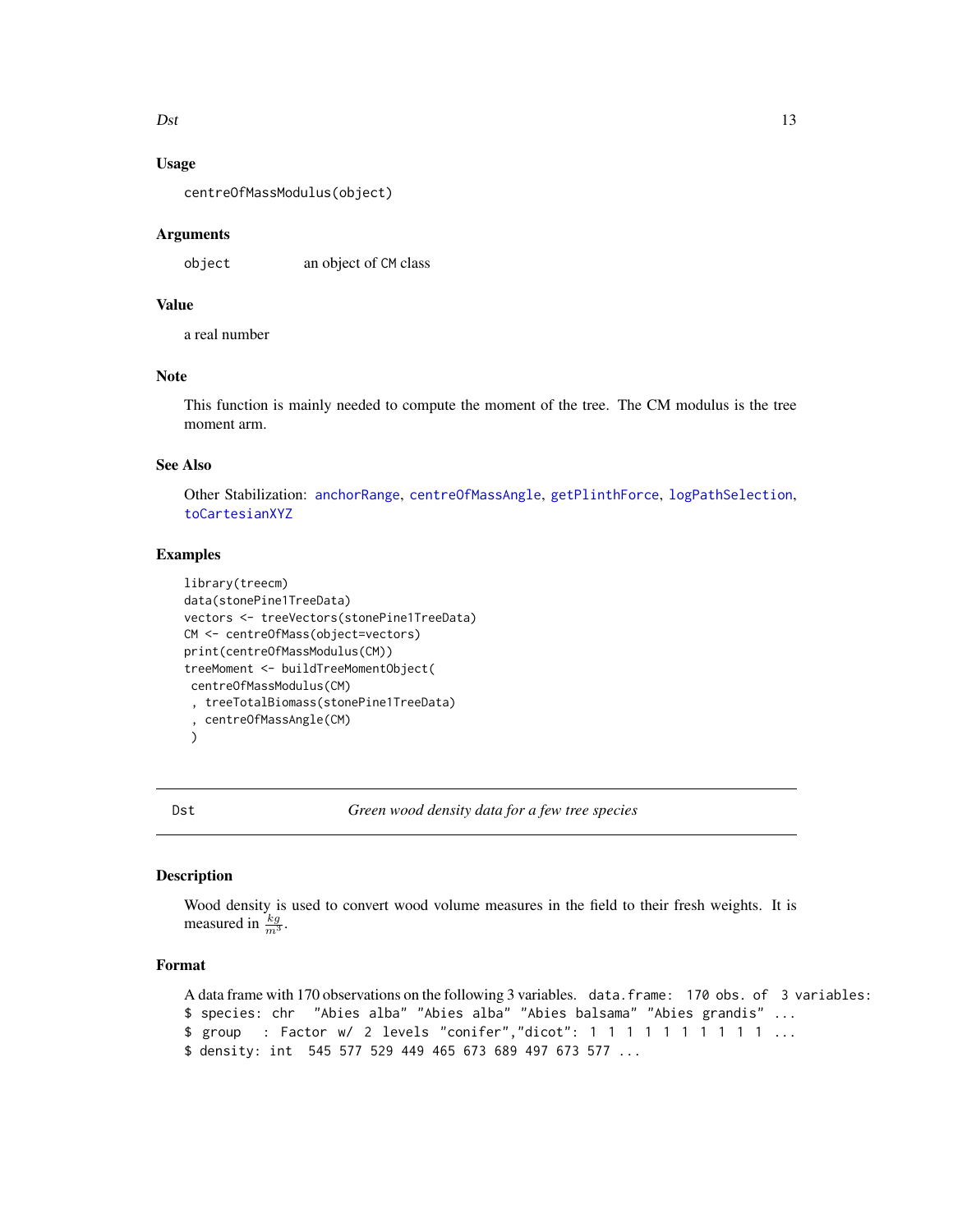#### <span id="page-13-0"></span>Details

Density is measured at humidity level 50 wood humidity. The dataset is provided as a reference only, please be cautioned about using these values on your samples.

#### Source

Niklas, K. J. and Spatz, H.-C. (2010) Worldwide correlations of mechanical properties and green wood density. American Journal of Botany, 97, 1587-1594

#### Examples

data(Dst)

<span id="page-13-1"></span>getCoordinatesAndMoment

*Returns the coordinates of centre of mass of branches and logs*

# **Description**

Computes the cartesian coordinates of centre of mass of branches and logs along with their  $x, y, z$ moments

The x and y coordinates are computed from the polar coordinates (angle and distance, defined as the length of its projection on ground), measured in the field. The  $z$  coordinate is computed by adding the height of branch insertion on the stem (measured in the field) to the height of the branch (calculated through its mean tilt, in case it was measured in the filed). The  $x, y, z$  coordinates are corrected to take into account where the actual centre of mass lies on the branches themselves by multiplying them by branchesCM, a real number from 0.01 (CM at branch base) to 1.00 (CM at branch tip). As a rule of thumb, average live branches, with an average amount of foliage, have CM approx.  $2/3$  of their length, ie. branchesCM = 0.66. x, y, z moments are computed by multiplying the corresponding cartesian coordinates by branch or log mass, e.g.  $m_x = F \cdot l_x$ , where F is branch or log mass,  $l_x$  is the x component of the lever arm (e.g. the x component of the branch or log projection on the ground).

#### Usage

```
getCoordinatesAndMoment(azimuth, dBase, dTip, length, tipD, height, tilt,
  toBePruned, biomass, branchesCM)
```
#### Arguments

| azimuth | Branch compass heading |
|---------|------------------------|
| dBase   | unused argument        |
| dTip    | unused argument        |
| length  | Branch length          |
| tipD    | unused argument        |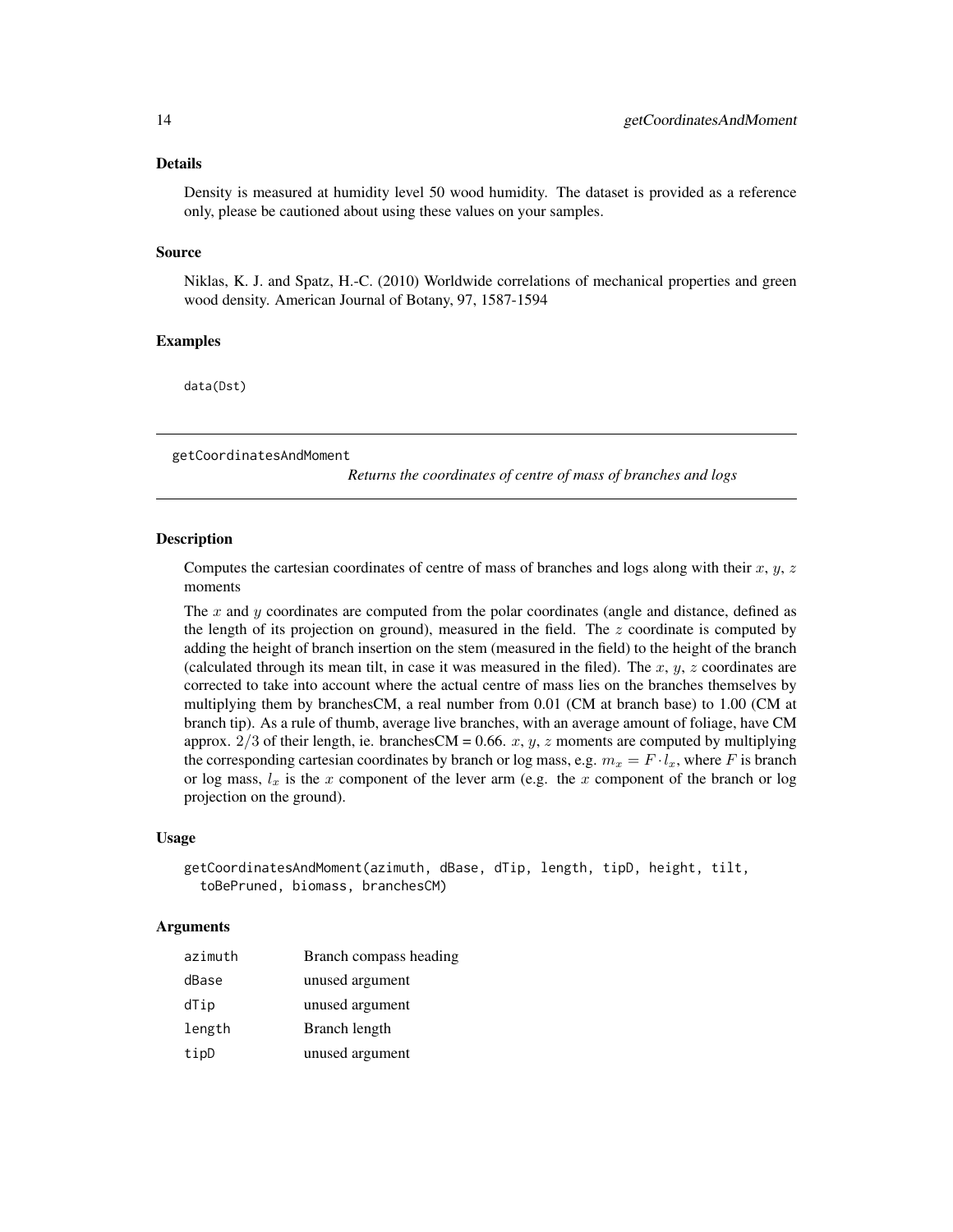# <span id="page-14-0"></span>getMoment 15

| height     | Height of branch insertion on the stem or the height of log lower section                                                               |
|------------|-----------------------------------------------------------------------------------------------------------------------------------------|
| tilt       | Inclination of the branch or log in degrees                                                                                             |
| toBePruned | unused argument                                                                                                                         |
| biomass    | Mass of the branch or log                                                                                                               |
| branchesCM | a real number varying from 0.01 to 1 proportional to the centre of mass position<br>along the branch $(0.01$ branch base, 1 branch tip) |

#### Value

a vector holding 5 reals:

- $\bullet$  the x coordinate of branch CM
- the *y* coordinate of branch CM
- $\bullet$  the x moment of the branch
- $\bullet$  the *y* moment of the branch
- the z moment of the branch

#### Note

BranchCM is assumed to have same value in branches and logs. This is not the case in the real world. As a measure of safety one should use the highest value possible, eg branchesCM =  $1$ .

 $z$  coordinate of CM is not returned because it would be useless in a 2D plot. It is computed using  $mz$ , which is, as a matter of facts, returned

<span id="page-14-1"></span>getMoment *Returns the moment*

#### Description

For a description of how moment is computes see [calcMoment](#page-10-1). The function computes moment, if not yet done in a previous user call to [calcMoment](#page-10-1), and only returns it without updating the moment object

#### Usage

```
getMoment(object)
```
# Arguments

object an instance of moment class

# Value

the moment figure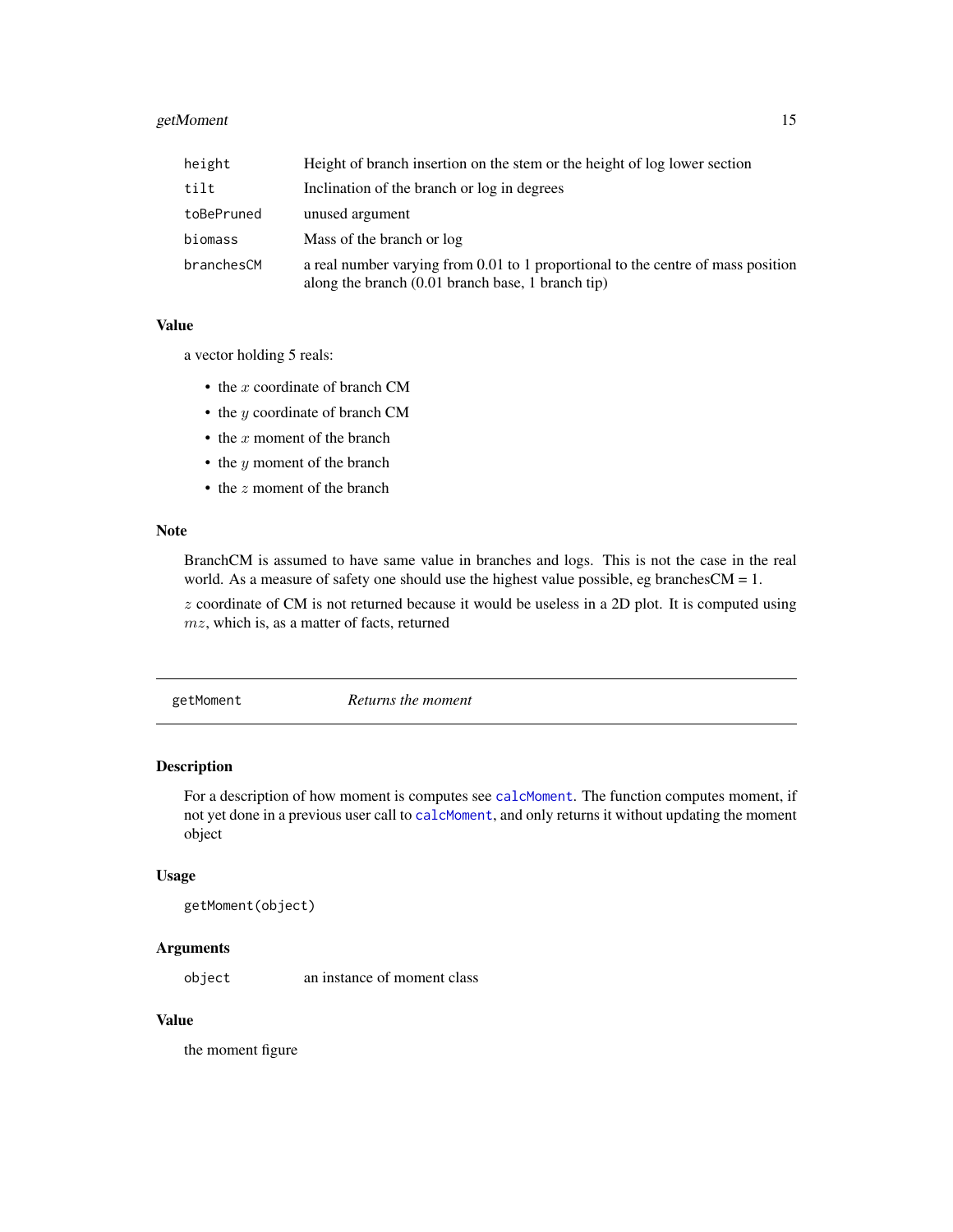# See Also

#### [getPlinthForce](#page-15-1)

Other Stabilization momentClass: [buildMomentObject](#page-8-1), [buildTreeMomentObject](#page-9-1), [calcMoment](#page-10-1)

<span id="page-15-1"></span>getPlinthForce *Computes the force on the plinth on the ground*

# Description

To stabilize the tree a steel cable is connected from an anchor point on the tree to a plinth on the ground. The function computes the force on the plinth (needed to choose the appropriate steel cable and to build the plinth itself) and the maximum security azimuth (the angle relative to the North from the tree base). Force is computed by comparing the moment of the tree and the moment of the anchor, whose arm is the vector from tree base to the anchor point. The anchor point is defined as the distance from tree base, along the stem. Note that this distance equals anchor height only when the stem is perfectly vertical and straight.

# Usage

getPlinthForce(l.stem, d, logs, treeMoment, CM)

# Arguments

| l.stem     | the distance from tree base to anchor point, along the stem   |
|------------|---------------------------------------------------------------|
| d          | the length of the cable (in metres)                           |
| logs       | a data frame holding the selected logs (see logPathSelection) |
| treeMoment | the moment of the tree as computed by calcMoment              |
| CM         | an object of CM class                                         |

# Value

a named list of 6 elements:

| force            | the force in Newton on the plinth                        |
|------------------|----------------------------------------------------------|
| distanceOnGround |                                                          |
|                  | the distance from tree base to the plinth                |
| anchorAlongStem  |                                                          |
|                  | the distance from tree base to the anchor $(ie 1. stem)$ |
| cableLength      | the length of the cable (ie d)                           |
| anchorHeight     | true height of the anchor over ground                    |
| azimuth          | the azimuth of the plint relative to the tree base       |

<span id="page-15-0"></span>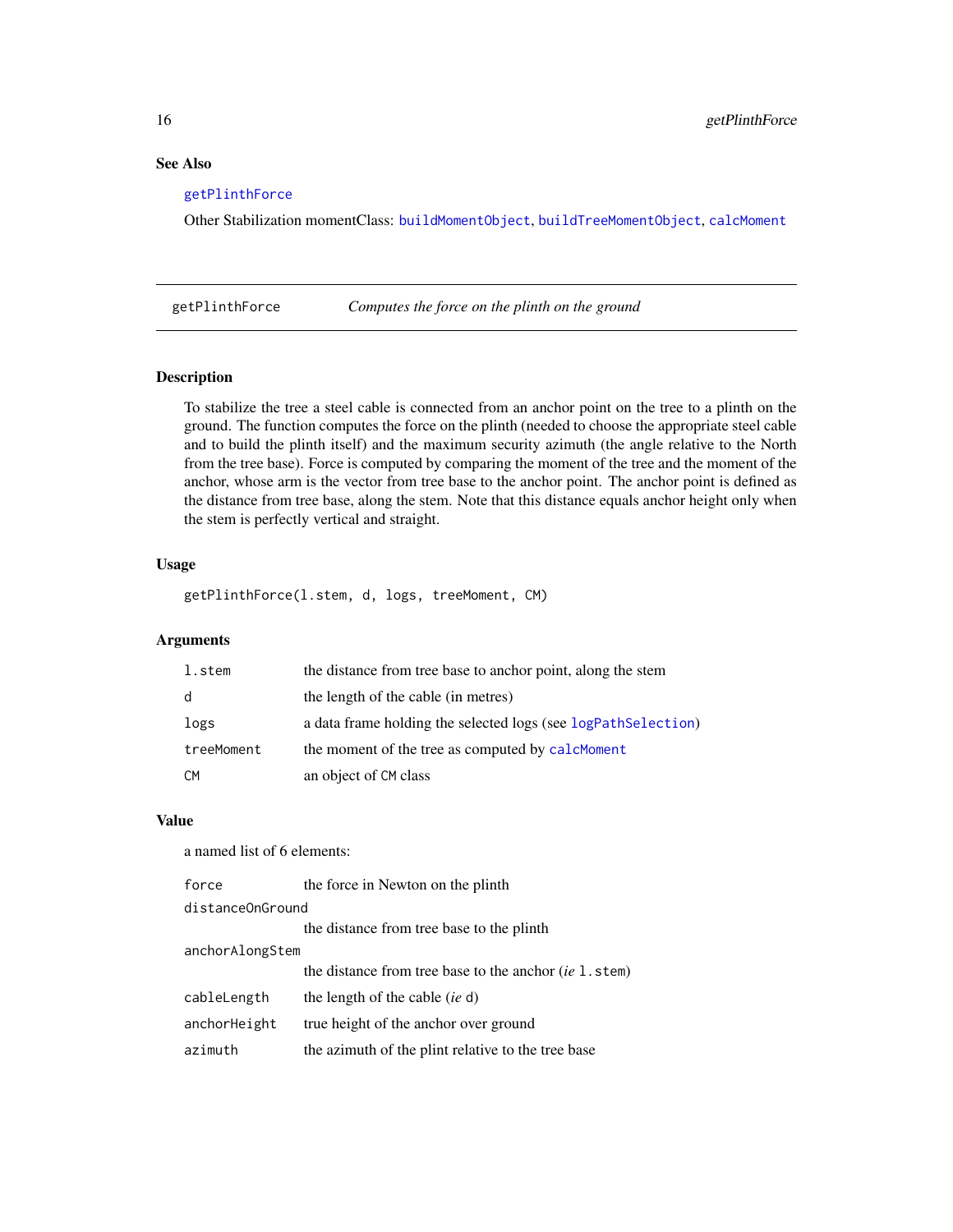#### <span id="page-16-0"></span>importFieldData 17

#### **Note**

The function is vectorized both for anchor distance from tree base (1, stem parameter) and for cable length (d). It is not possible to pass invalid 1. stem values, see [anchorRange](#page-7-1).

#### See Also

Other Stabilization: [anchorRange](#page-7-1), [centreOfMassAngle](#page-11-1), [centreOfMassModulus](#page-11-2), [logPathSelection](#page-18-1), [toCartesianXYZ](#page-28-1)

# Examples

```
library(treecm)
data(stonePine1TreeData)
vectors <- treeVectors(stonePine1TreeData)
CM <- centreOfMass(vectors)
treeMoment <- buildTreeMomentObject(
  centreOfMassModulus(CM)
  , treeTotalBiomass(stonePine1TreeData)
  , centreOfMassAngle(CM)
  \lambdatreeMoment <- calcMoment(treeMoment)
logs <- logPathSelection(stonePine1TreeData)
plinth <- data.frame(getPlinthForce(10, 20, logs, getMoment(treeMoment), CM))
```
<span id="page-16-1"></span>importFieldData *Imports field data from csv file*

#### **Description**

Imports csv file holding field recorded data returning a list holding field and other key data provided as arguments.

Field measures to be taken on logs and branches include:

- Azimuth (azimuth): mean angle of orientation of the branch or log measured from the base of the tree (usually with magnetic north as reference, measured clockwise), *mandatory*
- Diameter at base (dBase): diameter at insertion point on the stem, for branches, diameter of the lower section for logs, *mandatory*
- **Diameter at top** (dTip): always 0 for branches, diameter of the higher section for logs, defaults to 0, *mandatory* only for logs
- Length (length): length of logs or branches, *mandatory* for logs, *mandatory* for branches only if their slenderness coefficient is to be computed
- Distance (tipD): length of branch or log projection on the ground, starting from tree base to tip of branch or log, *mandatory*
- Height (height): height of branch insertion on the stem or height of lower section of the log, to be used to compute z coordinate of CM, defaults to NA, *mandatory* only for z determination of CM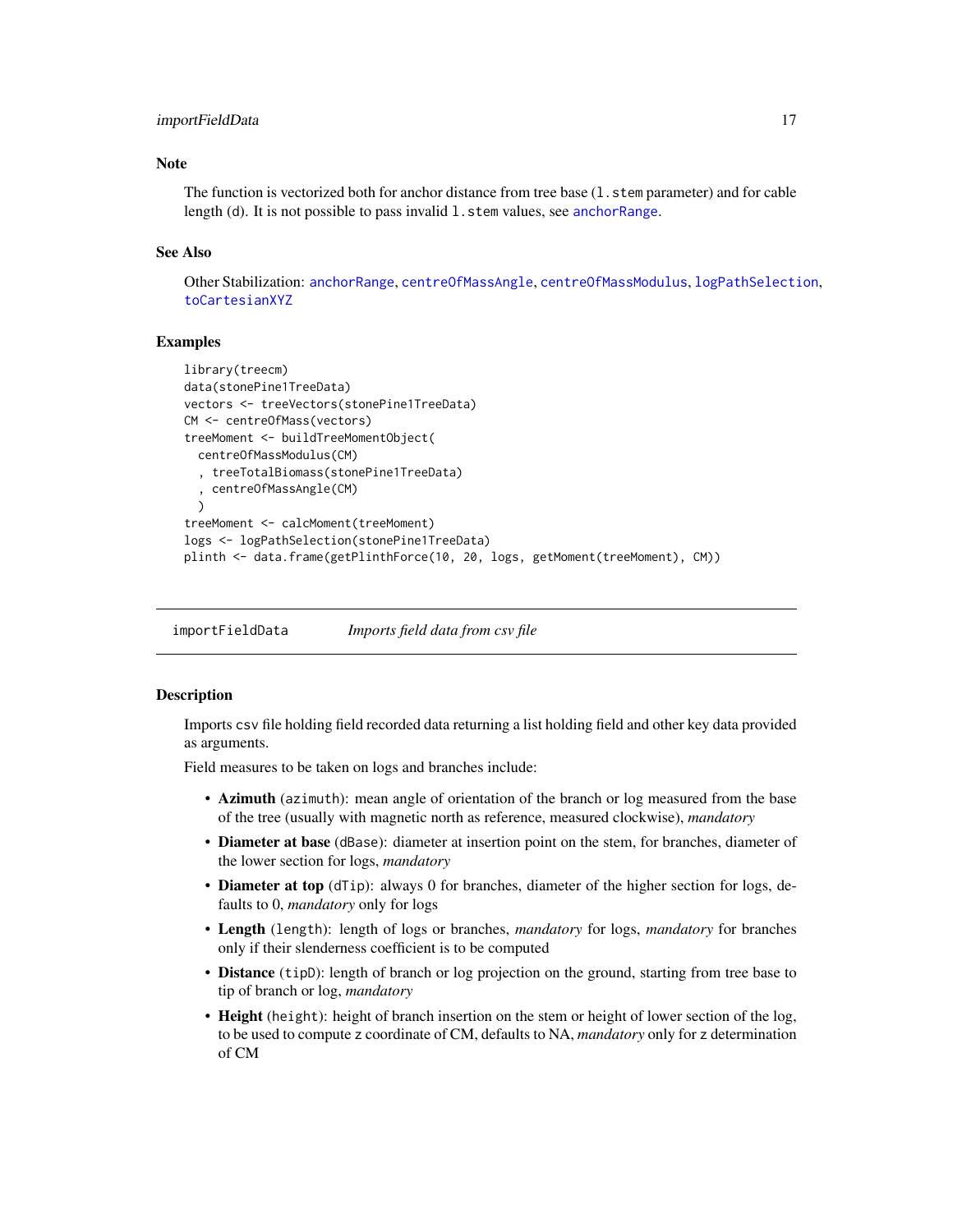- <span id="page-17-0"></span>• Tilt (tilt): mean branch tilt or log tilt from the horizontal plane (eg a vertical branch is 90 degrees, an horizontal branch is 0 degrees), to be used to compute z coordinate of CM, defaults to 0, *mandatory* only for z determination of CM. Note however that the tree tip should be considered as a branch, not a log, in order to account for foliage biomass. In this case the tilt value should be recorded otherwise it would default to 0, *ie* an horizontal branch
- To be pruned (toBePruned): a boolean value, defaults to FALSE, *optional*
- Path to tip (pathToTip): a boolean value TRUE on logs and branches that make part of the "main stem" of the tree, defaults to FALSE, *optional*

#### Usage

```
importFieldData(fileName, dst, branchesAllometryFUN, bCM = 1)
```
#### Arguments

| fileName             | Name of csy file holding field data                                                                                                                                                                                                                                                                 |
|----------------------|-----------------------------------------------------------------------------------------------------------------------------------------------------------------------------------------------------------------------------------------------------------------------------------------------------|
| dst                  | Fresh density of wood of the tree                                                                                                                                                                                                                                                                   |
| branchesAllometryFUN |                                                                                                                                                                                                                                                                                                     |
|                      | the function that should compute branch biomass from its diameter                                                                                                                                                                                                                                   |
| bCM                  | Estimated position of the centre of mass of branches, a real number from 0.01<br>(CM at branch base) to 1.00 (CM at branch tip). As a rule of thumb, average<br>live branches, with an average amount of foliage, have CM approx. from $1/3$ to<br>$2/3$ of their length. bCM = 1.0 (default value) |

#### Value

a list of 4 elements: field data, wood fresh density, allometryFUN function and branches CM

#### See Also

[getCoordinatesAndMoment](#page-13-1)

<span id="page-17-1"></span>logBiomass *Estimates the wood biomass of logs and truncated branches*

#### Description

Estimates the wood biomass of logs and truncated branches by computing their volume (using Smalian's formula) and converting it to fresh weight using wood fresh density.

Smalian's formula:  $V = \frac{Sb + Sd}{2}l$  where V is the log volume, Sb is the aerea of the basal (lower) smallar s formula.  $v = \frac{2}{2}$  where v is the log volume, so is the section, Sd is the area of the higher section and l is the length of the log.

#### Usage

logBiomass(x, lowerD, higherD, logLength, density)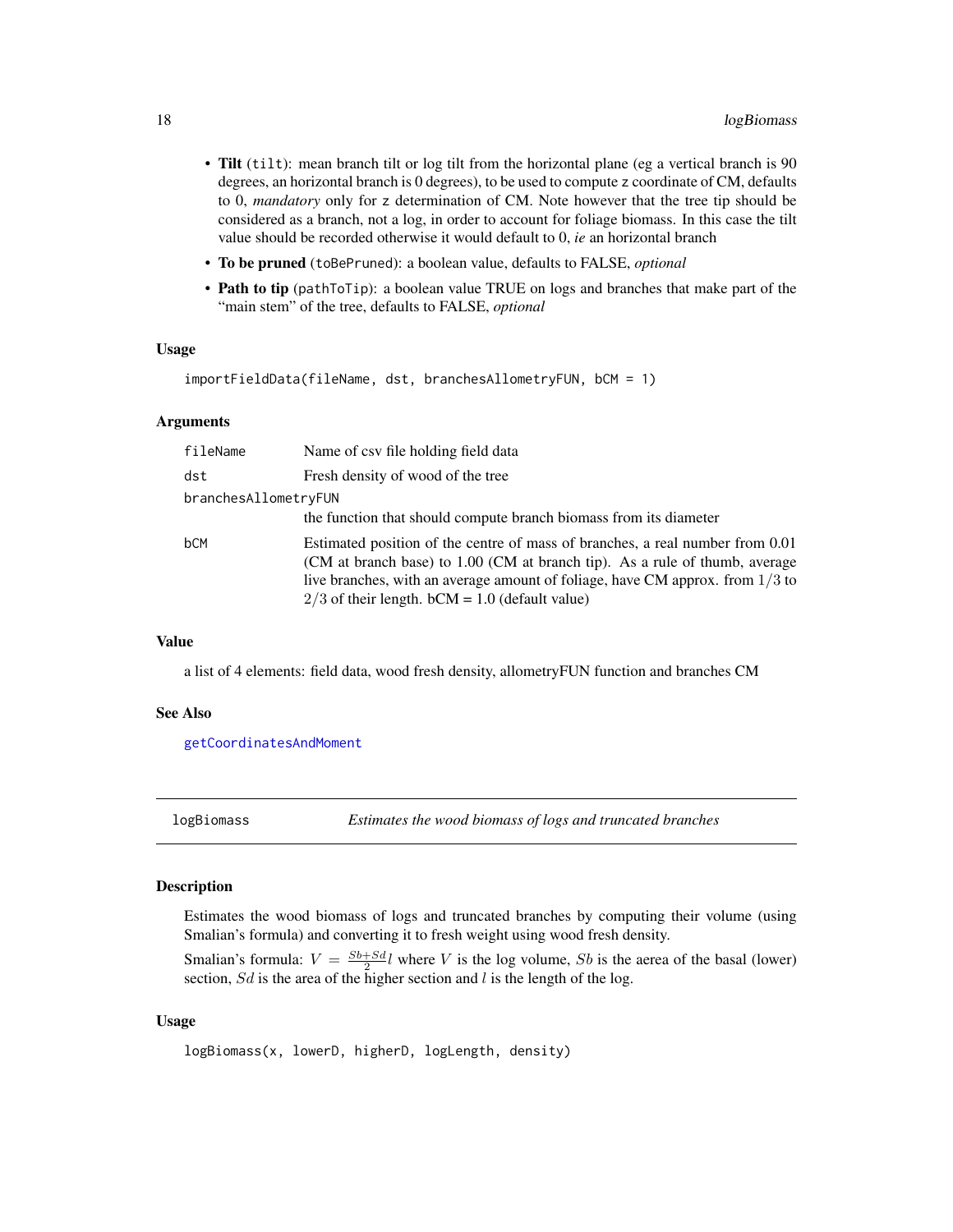# <span id="page-18-0"></span>logPathSelection 19

#### **Arguments**

| <b>X</b>  | the data frame holding the measures needed to perform the estimation                                                                                                                                                                                                                         |
|-----------|----------------------------------------------------------------------------------------------------------------------------------------------------------------------------------------------------------------------------------------------------------------------------------------------|
| lowerD    | The name of the data frame column holding diameter of the lower section in cm                                                                                                                                                                                                                |
| higherD   | The name of the data frame column holding the diameter of the higher section<br>(usually smaller!) in cm                                                                                                                                                                                     |
| logLength | The name of the data frame column holding the length of the log or branch in m                                                                                                                                                                                                               |
| density   | The name of the data frame column holding the fresh density of the wood, de-<br>fined as $D = \frac{V_f}{W_f}$ where $V_f$ is wood volume measured in the field (i.e. satured<br>with water) in $m^3$ and $W_f$ is wood fresh weight in kg. Fresh density is measured<br>in $\frac{kg}{m^3}$ |

# Note

Diameters used to compute section areas should be measured under the bark layer! When this is not the case (scarcely ever!) and diameters include bark thickness the log biomass is somewhat over-estimated!

#### References

la Marca, O. *Elementi di dendrometria* 2004, Patron Editore (Bologna), p. 119

# See Also

Other Biomass: [allometryABDC](#page-3-1), [allometryAsca2011](#page-4-1), [allometryCutini2009](#page-5-1), [allometryPorte2002](#page-6-1), [powerEquation](#page-22-1), [pureQuadraticEquation](#page-23-1), [treeBiomass](#page-29-1), [treeTotalBiomass](#page-30-1)

<span id="page-18-1"></span>logPathSelection *Returns tree logs and branches being part of the "main stem"*

# **Description**

The "main stem" is not very clearly defined. Most softwood species (*ie Picea*, *Abies*, *Pseudotsuga* etc.) have only one stem given by their dominant apex. Hardwood species (*Quercus*, *Tilia* etc) and some softwood species (*eg Pinus pinea*) do not exhibit a dominant apex and branches often enlarge and grow taller than the apex. In these latter cases one has to select an appropriate path from tree base to tree tip, according to what may be considered the "main stem" of the tree. Both in former and latter cases the path selection has to be laid down in the fieldData data frame.

# Usage

```
logPathSelection(treeData)
```
#### Arguments

treeData A named list that includes a fieldData data frame element, holding pathToTip- , azimuth-, length-, tilt-named columns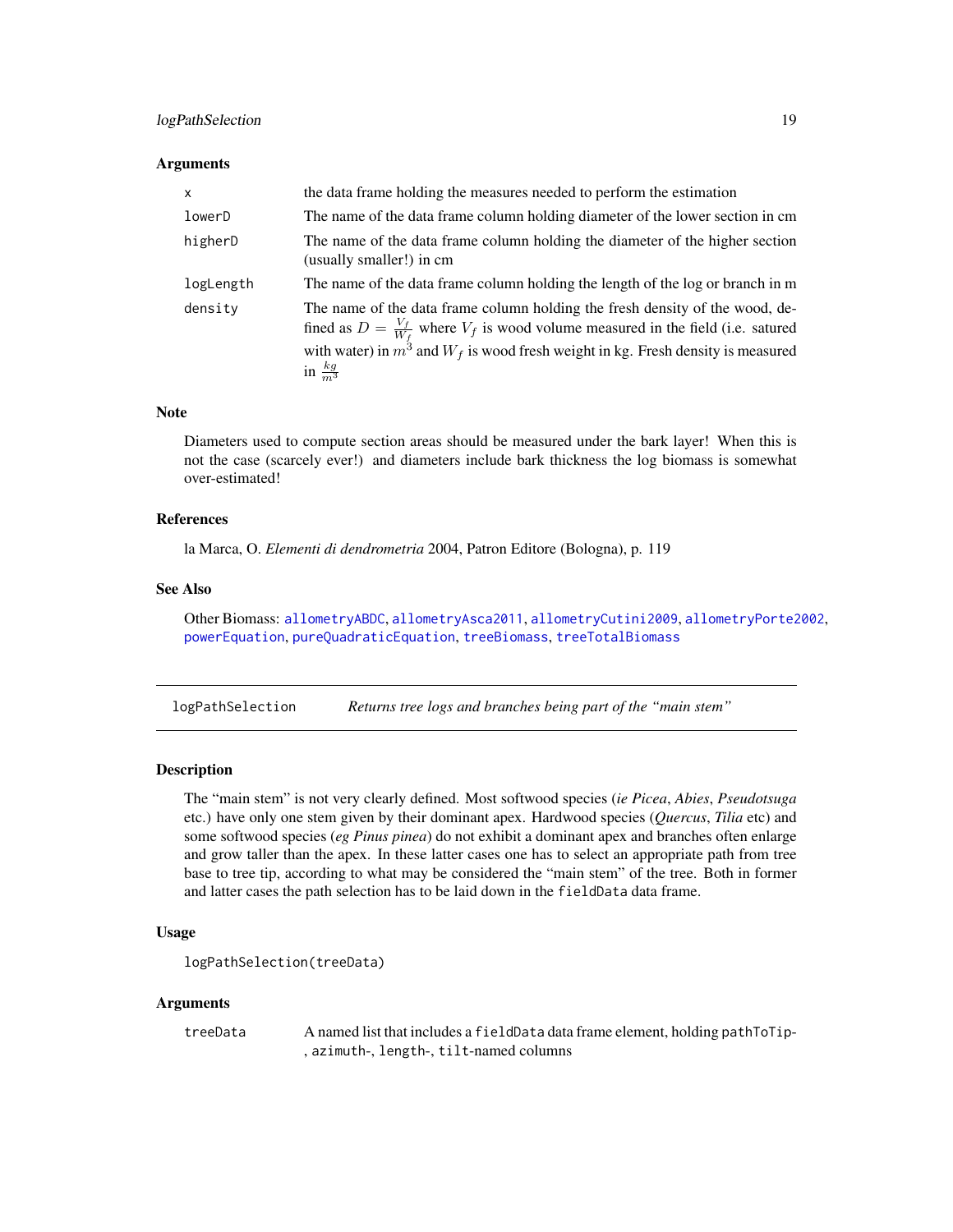#### <span id="page-19-0"></span>Value

a data frame subsetted from the fieldData data frame having TRUE selected branches and logs, with three columns: azimuth, length, tilt. The first row if filled with zeros.

#### Note

Selected branches and logs have a TRUE value in the pathToTip column. This is a necessary step towards anchor force detemrination, as the returned data frame has to be submitted to [getPlinthForce](#page-15-1)

# See Also

#### [importFieldData](#page-16-1)

Other Stabilization: [anchorRange](#page-7-1), [centreOfMassAngle](#page-11-1), [centreOfMassModulus](#page-11-2), [getPlinthForce](#page-15-1), [toCartesianXYZ](#page-28-1)

# Examples

library(treecm) data(stonePine1TreeData) logs <- logPathSelection(stonePine1TreeData)

plot.CM *Plots tree CM*

#### Description

Plots tree centre of mass as a layer on top of the plot.vector.

CMs vector radii are proportional to CM magnitude. Tree CM is connected to tree base by an arrow showing the direction the tree would take in case of it falling down.  $z$  coordinate of tree CM is printed alongside its vector (if branch height has been recorded in the field).

#### Usage

## S3 method for class 'CM'  $plot(x, y = NULL, ...)$ 

#### Arguments

| $\boldsymbol{\mathsf{x}}$ | CM object                               |
|---------------------------|-----------------------------------------|
| <b>V</b>                  | unused                                  |
| $\cdot$                   | Arguments to be passed to plot. default |

# Value

NULL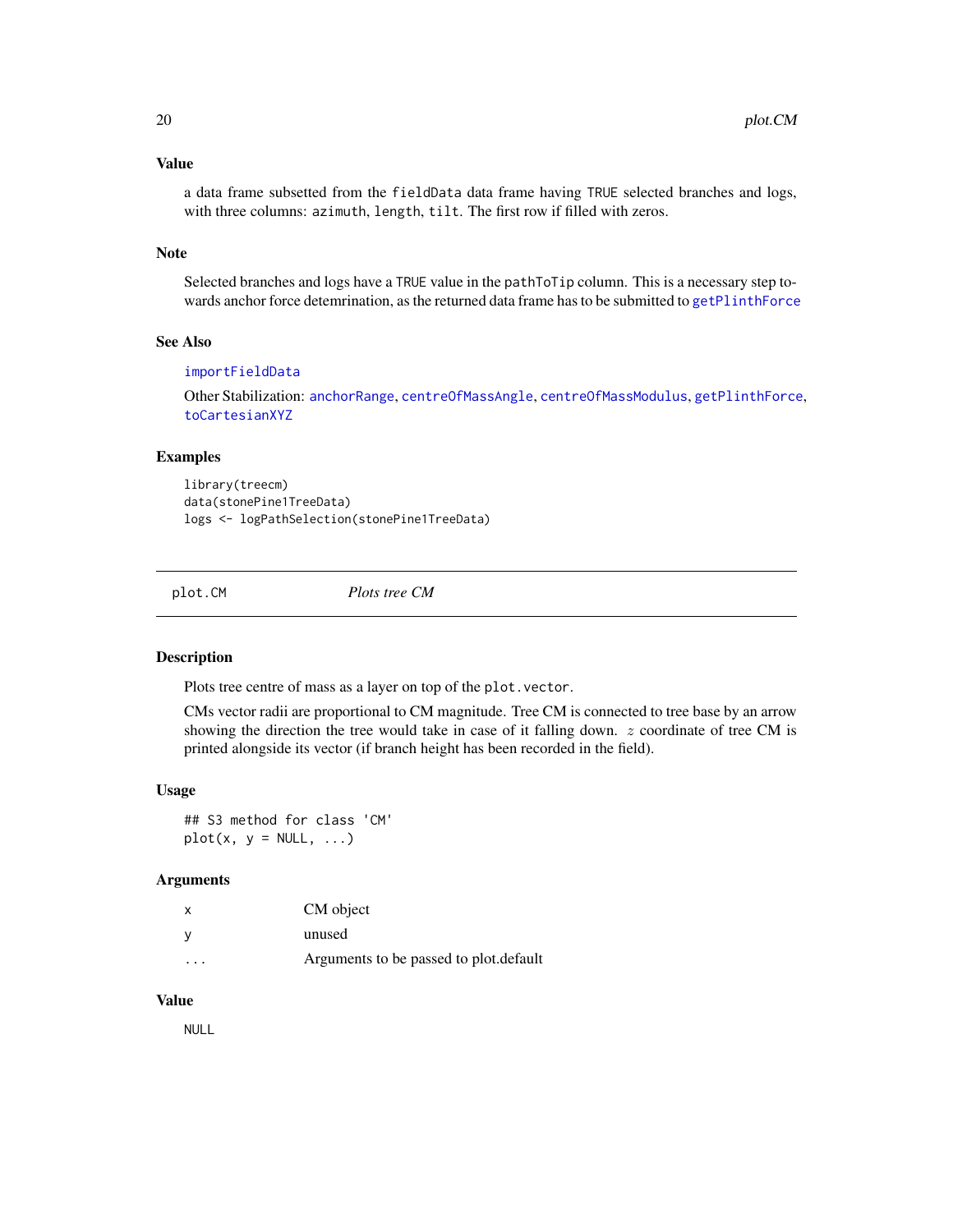<span id="page-20-0"></span>

Plots the branches as arrows whose length is proportional to their slenderness ratio. A red circle holds "safe" branches ( $SR_c \leq 70$ ).

# Usage

## S3 method for class 'SR'  $plot(x, y = NULL, safeSR = 70, ...)$ 

#### Arguments

| $\mathsf{x}$ | SR object                                     |
|--------------|-----------------------------------------------|
| - V          | unused                                        |
| safeSR       | SR threshold, risky branches are red-coloured |
|              | Arguments to be passed to plot. default       |

# Value

NULL

### Note

A circle is drawn to encompass the 70- values for slenderness ratio. Branches with 70+ values for the slenderness ratio are considered dangerous. Please note that Mattheck coefficient is corrected to account for branch tilt (the more it deviates from the verticality the higher its coefficient)

# See Also

[treeSR](#page-29-2)

plot.vector *Plots branches and logs*

# Description

Plots branches and logs

The 2d plot represents branches and logs as vectors pointing inwards. Branches to be pruned are not shown on graph.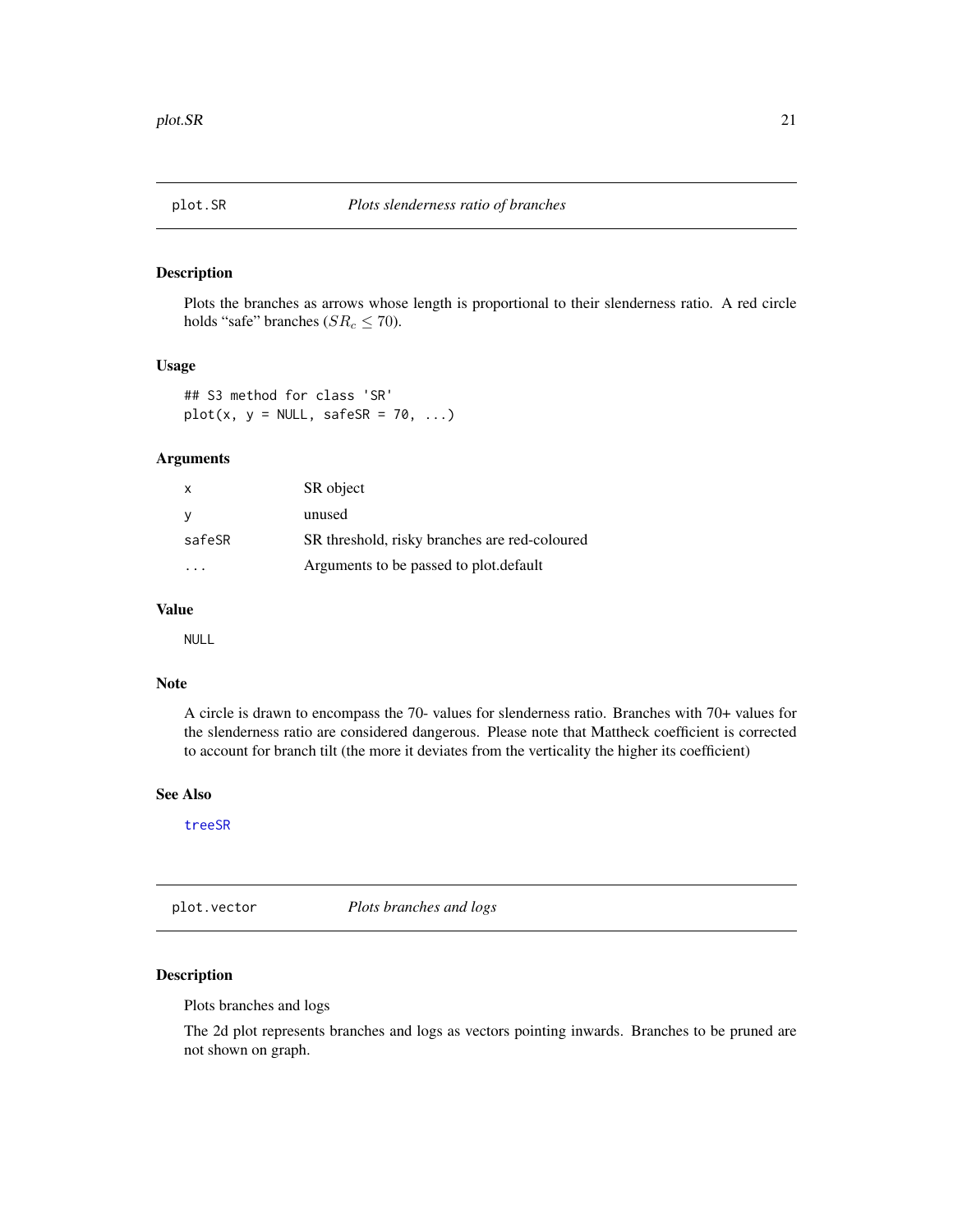# <span id="page-21-0"></span>Usage

```
## S3 method for class 'vector'
plot(x, y = NULL, txtcol = "grey80", ...)
```
# Arguments

| $\mathsf{x}$ | vectors object                              |
|--------------|---------------------------------------------|
|              | unused                                      |
| txtcol       | Colour of text labels, defaults to "grey80" |
|              | Arguments to be passed to plot. default     |

# Value

NULL

plotPolarSegment *Plots a segment*

# Description

Plots a segmente given two set of polar coordinates (angle, distance from tree base), may be used to represent buildings close to the tree on the CM plot

# Usage

plotPolarSegment(a0, d0, a1, d1)

# Arguments

| a0 | angle of first set of coordinates     |
|----|---------------------------------------|
| d0 | distance of first set of coordinates  |
| a1 | angle of second set of coordinates    |
| d1 | distance of second set of coordinates |

# Value

NULL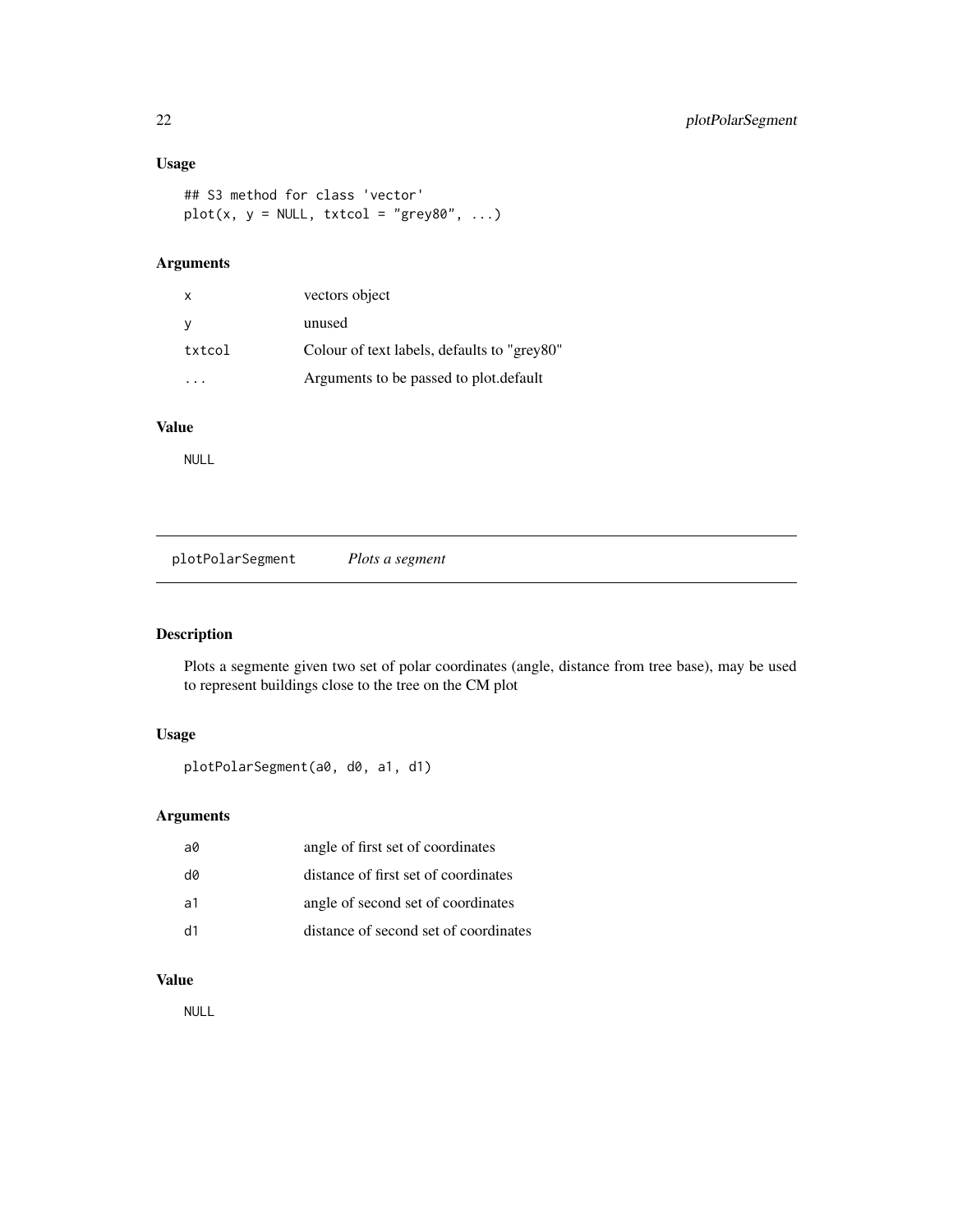<span id="page-22-1"></span><span id="page-22-0"></span>

Returns the result of the exponential equation  $Y = a * X^b$  given a, b and X

#### Usage

```
powerEquation(a, b, x)
```
# Arguments

| a            | the parameter $a$ in the exponential equation |
|--------------|-----------------------------------------------|
| b            | the parameter $b$ in the exponential equation |
| $\mathsf{x}$ | the independent variable                      |

#### Value

the dependent variable  $(Y)$ 

# See Also

Other Biomass: [allometryABDC](#page-3-1), [allometryAsca2011](#page-4-1), [allometryCutini2009](#page-5-1), [allometryPorte2002](#page-6-1), [logBiomass](#page-17-1), [pureQuadraticEquation](#page-23-1), [treeBiomass](#page-29-1), [treeTotalBiomass](#page-30-1)

print.CM *Simple print of Centre of Mass data*

# Description

Prints in a human-readable format the cartesian coordinates of tree CM

# Usage

```
## S3 method for class 'CM'
print(x, \ldots)
```
# Arguments

|          | An object of class CM          |
|----------|--------------------------------|
| $\cdots$ | Additional arguments, not used |

# Value

NULL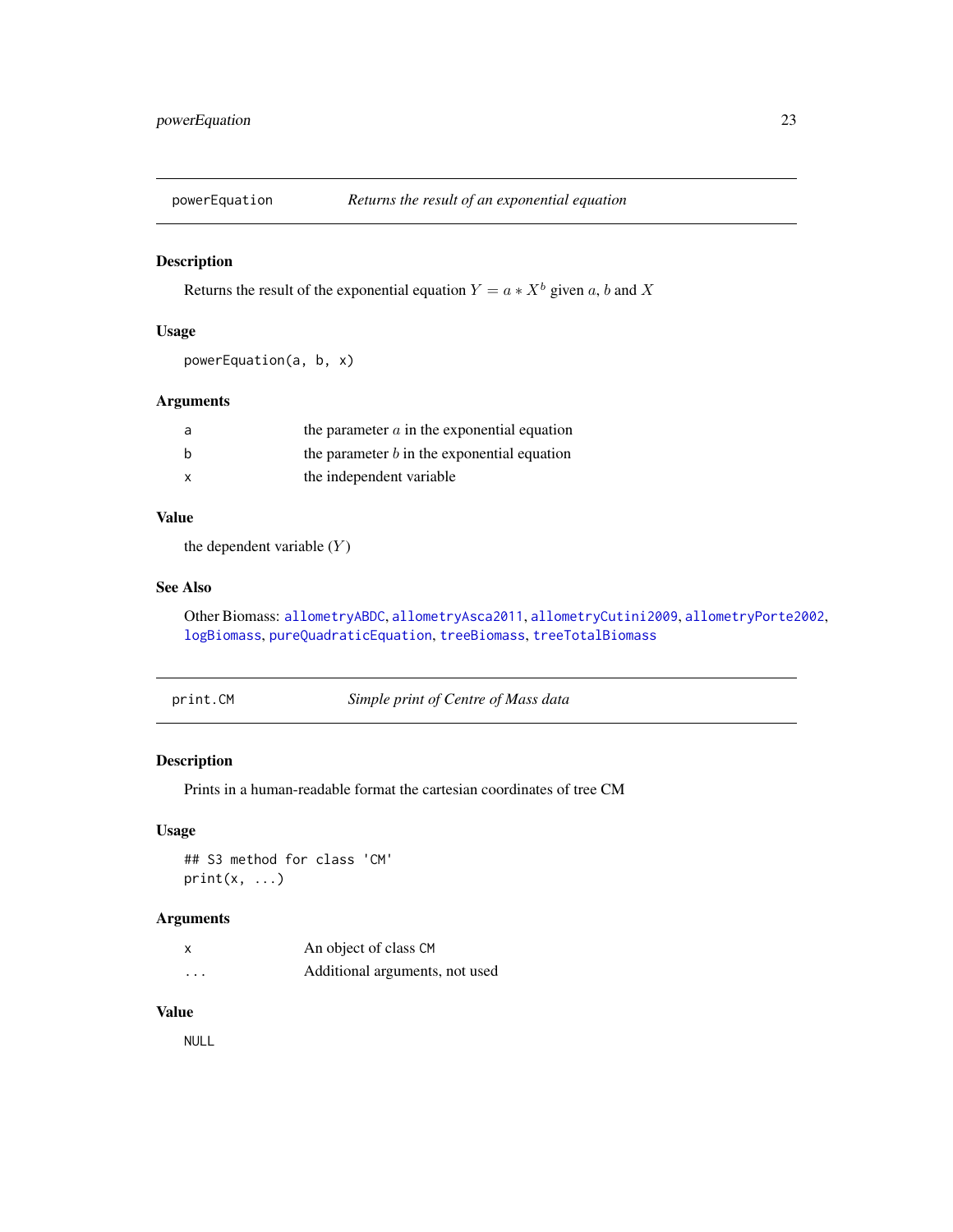<span id="page-23-1"></span><span id="page-23-0"></span>pureQuadraticEquation *Returns the result of a pure quadratic equation*

#### Description

Returns the result of the pure quadratic equation  $Y = a + bX^2$  given a, b and X

# Usage

```
pureQuadraticEquation(a, b, x)
```
# Arguments

| a | the parameter $\alpha$ in the pure quadratic equation |
|---|-------------------------------------------------------|
| b | the parameter $\alpha$ in the pure quadratic equation |
| x | the dependent variable                                |

# Value

the dependent variable  $(Y)$ 

# See Also

Other Biomass: [allometryABDC](#page-3-1), [allometryAsca2011](#page-4-1), [allometryCutini2009](#page-5-1), [allometryPorte2002](#page-6-1), [logBiomass](#page-17-1), [powerEquation](#page-22-1), [treeBiomass](#page-29-1), [treeTotalBiomass](#page-30-1)

setBranchesCM *Stores branches CM in an object*

# Description

Stores branches CM in the object provided as an argument. branchesCM has to be in the range 0.01 - 1

#### Usage

```
setBranchesCM(object, value)
```
#### Arguments

| object | the object of class treeData |
|--------|------------------------------|
| value  | the new branch CM            |

# Value

the updated list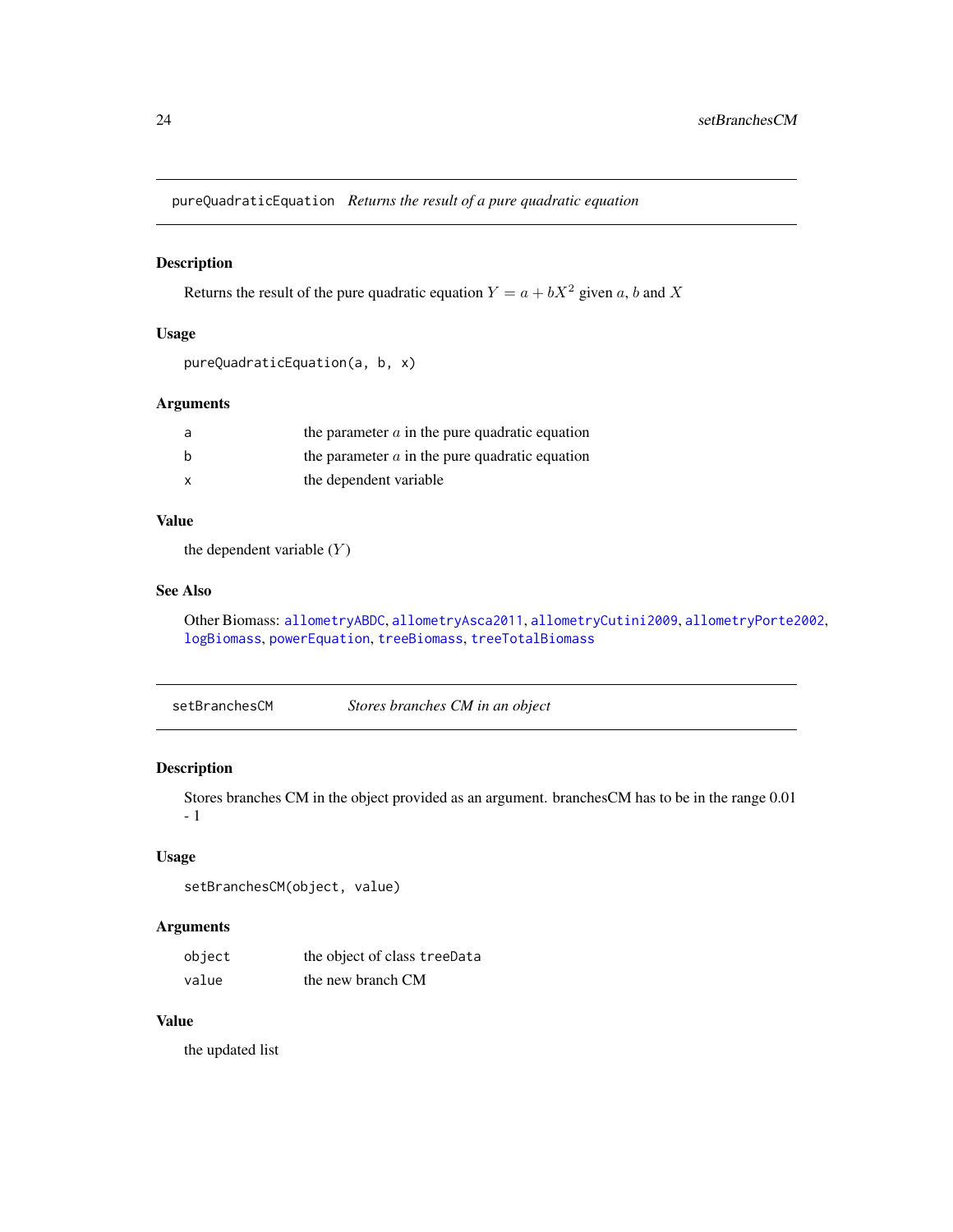<span id="page-24-0"></span>**Note** 

Method [treeVectors](#page-31-1) must be invoked to take changes into effect

<span id="page-24-1"></span>stonePine1FieldData *Raw CSV file of field recorded values for a stone pine tree*

#### Description

Required data for the assessment of the centre of mass have been recorded in the field for a stone pine (*Pinus pinea* L.). This is an example of csv file that should be fed to [treeBiomass](#page-29-1) to assess tree centre of mass.

#### Format

"code","azimuth","dBase","dTip","length","tipD","height","tilt","toBePruned","pathToTip" "L1",275,73,41,"10.2","2.5",0,80,"FALSE","TRUE" "L2",275,41,16,"3.9","2.75","10.2",80,"FALSE","TRUE" "B1",190,15,0,"7.95","10.1",,,"FALSE","FALSE" "B2",200,22,0,"7.95","10.4",,,"FALSE","FALSE" "B3",230,15,0,"7.95","10.4",,,"FALSE","FALSE" "B4",200,18,0,"7.95","11.15",,,"FALSE","FALSE" "B5",180,7,0,"7.95","11.3",,,"FALSE","FALSE" "B6",150,6,0,"7.95","11.3",,,"FALSE","FALSE" "B7",340,16,0,"3.95","11.3",,,"FALSE","FALSE" "B8",220,13,0,"7.95","11.8",,,"FALSE","FALSE" "B9",165,19,0,"7.95","11.8",,,"FALSE","FALSE" "B10",280,8,0,"3.95","11.9",,,"FALSE","FALSE" "B11",170,9,0,"7.95","11.9",,,"FALSE","FALSE" "B12",265,8,0,"7.95","12.2",,,"FALSE","FALSE" "B13",75,6,0,"3.95","12.2",,,"FALSE","FALSE" "B14",180,6,0,"7.95","12.2",,,"FALSE","FALSE" "B15",170,6,0,"7.95","12.6",,,"FALSE","FALSE" "B16",120,5,0,"7.95","12.6",,,"FALSE","FALSE" "B17",10,14,0,"3.95",13,,,"FALSE","FALSE" "B18",180,13,0,"7.95",13,,,"FALSE","FALSE" "B19",260,13,0,"7.95","13.2",,,"FALSE","FALSE" "B20",75,6,0,"3.95","13.2",,,"FALSE","FALSE" "B21",75,10,0,"3.95","13.75",,,"FALSE","FALSE" "B22",215,7,0,"7.95","13.75",,,"FALSE","FALSE" "B23",140,7,0,"7.95","13.75",,,"FALSE","FALSE" "C",275,16,0,3,3,"14.1",80,"FALSE","TRUE"

#### Details

This dataset has been collected for a 17.1 metres tall stone pine whose stem was tilted approx. 20 degrees from the vertical plane (or 80 degrees from the horizontal plane). The stem has been sectioned in two logs (L1 and L2), and a final branch (C).

The .csv file must contain all column headings listed in [importFieldData](#page-16-1), regardless of them being optional (no data in them) or mandatory.

#### Source

Original data collected by the author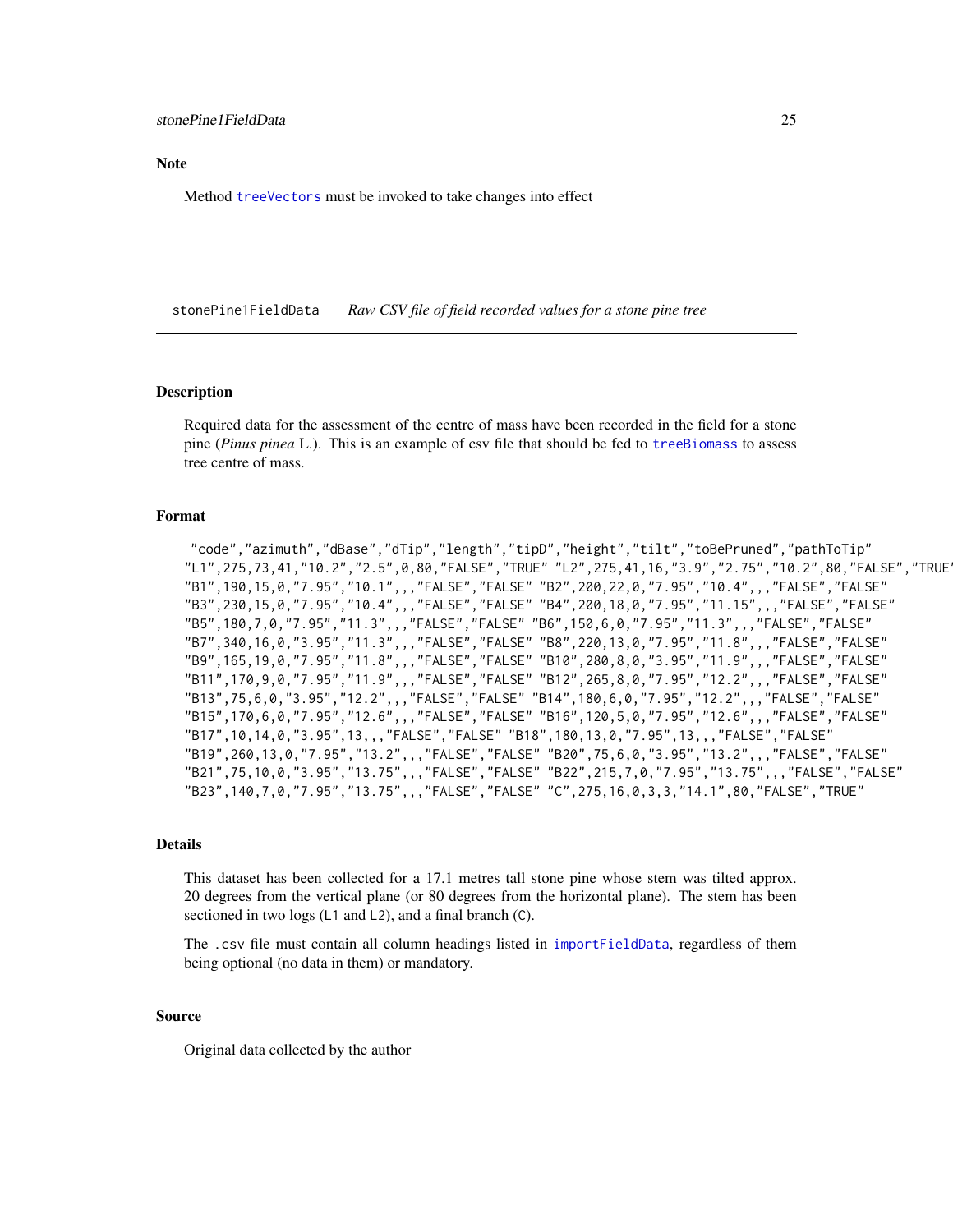#### Examples

```
library("treecm")
csvFileName <- system.file("data", "stonePine1FieldData.csv.gz", package = "treecm")
treeData <- importFieldData(
 csvFileName,
 650,
 allometryABDC
\lambdahead(treeData$fieldData)
```
stonePine1TreeData *Field recorded values for a stone pine tree*

#### Description

Required data for the assessment of the centre of mass have been recorded in the field for a stone pine (*Pinus pinea* L.). [treeBiomass](#page-29-1) has already been run on the dataset, vectors have yet to be computed.

### Format

```
The format is: List of 4 $ fieldData :'data.frame': 26 obs. of 10 variables:
..$ azimuth : int [1:26] 275 275 190 200 230 200 180 150 340 220 ...
..$dBase : int [1:26] 73 41 15 22 15 18 7 6 16 13 ... ..$dTip : num [1:26] 41 16 0 0 0 0 0 0 0 0
..$ length : num [1:26] 10.2 3.9 NA NA NA NA NA NA NA ... ..$ tipD : num [1:26] 2.5 2.75 7.95
..$ height : num [1:26] 0 10.2 10.1 10.4 10.4 ... ..$ tilt : num [1:26] 80 80 0 0 0 0 0 0 0 0 ...
..$ toBePruned: logi [1:26] FALSE FALSE FALSE FALSE FALSE FALSE ... ..$ pathToTip : logi [1:26] TRUE TI
..$ biomass : num [1:26] 1825 193 123 313 123 ... $ density : num 650
$ allometryFUN:function (x, diameter) $ branchesCM : num 1
```
#### Details

This dataset includes a list of 4 elements:

- the [stonePine1FieldData](#page-24-1) dataset
- the density of wood
- the allometry function to be used to compute branches biomass
- the estimate of branches centre of mass

#### Source

Original data collected by the author

<span id="page-25-0"></span>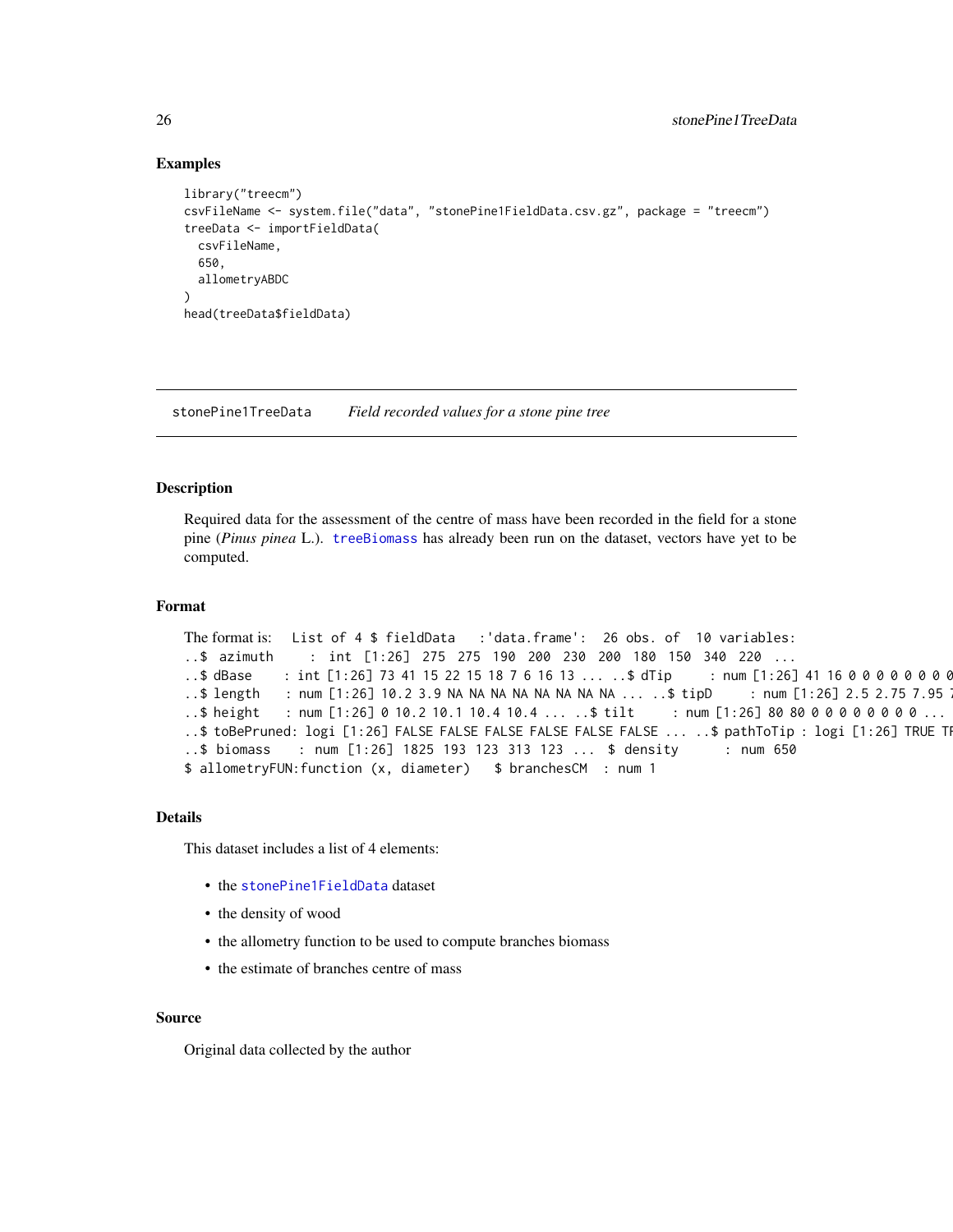# <span id="page-26-0"></span>stonePine2FieldData 27

#### Examples

```
data(stonePine1TreeData)
vectors <- treeVectors(stonePine1TreeData)
CM <- centreOfMass(vectors)
summary(CM)
# The steps to recreate this dataset:
csvFileName <- system.file("data", "stonePine1FieldData.csv.gz", package = "treecm")
treeData <- importFieldData(csvFileName, 650, allometryABDC)
treeData <- treeBiomass(treeData)
```
stonePine2FieldData *Raw CSV file of field recorded values for a stone pine tree*

# Description

Required data for the assessment of the centre of mass have been recorded in the field for a stone pine (*Pinus pinea* L.). This is an example of csv file that should be fed to [treeBiomass](#page-29-1) to assess tree centre of mass.

#### Format

```
"code","azimuth","dBase","dTip","length","tipD","height","tilt","toBePruned","pathToTip"
"L1", 0, 67, 40, "6.8", 0, 0, 90,, "TRUE" "B1", 250, 40,,, "7.8", "6.8",,, "B2", 240, 32,,, "8.9", "7.8",,, "B3", 55, 2
```
# Details

This dataset has been collected for  $a \approx 11$  metres tall stone pine with a small number of very large branches.

The .csv file must contain all column headings listed in [importFieldData](#page-16-1), regardless of them being optional (no data in them) or mandatory.

#### Source

Original data collected by the author

#### Examples

```
library("treecm")
csvFileName <- system.file("data", "stonePine2FieldData.csv.gz", package = "treecm")
treeData <- importFieldData(csvFileName, 650, allometryABDC)
head(treeData$fieldData)
```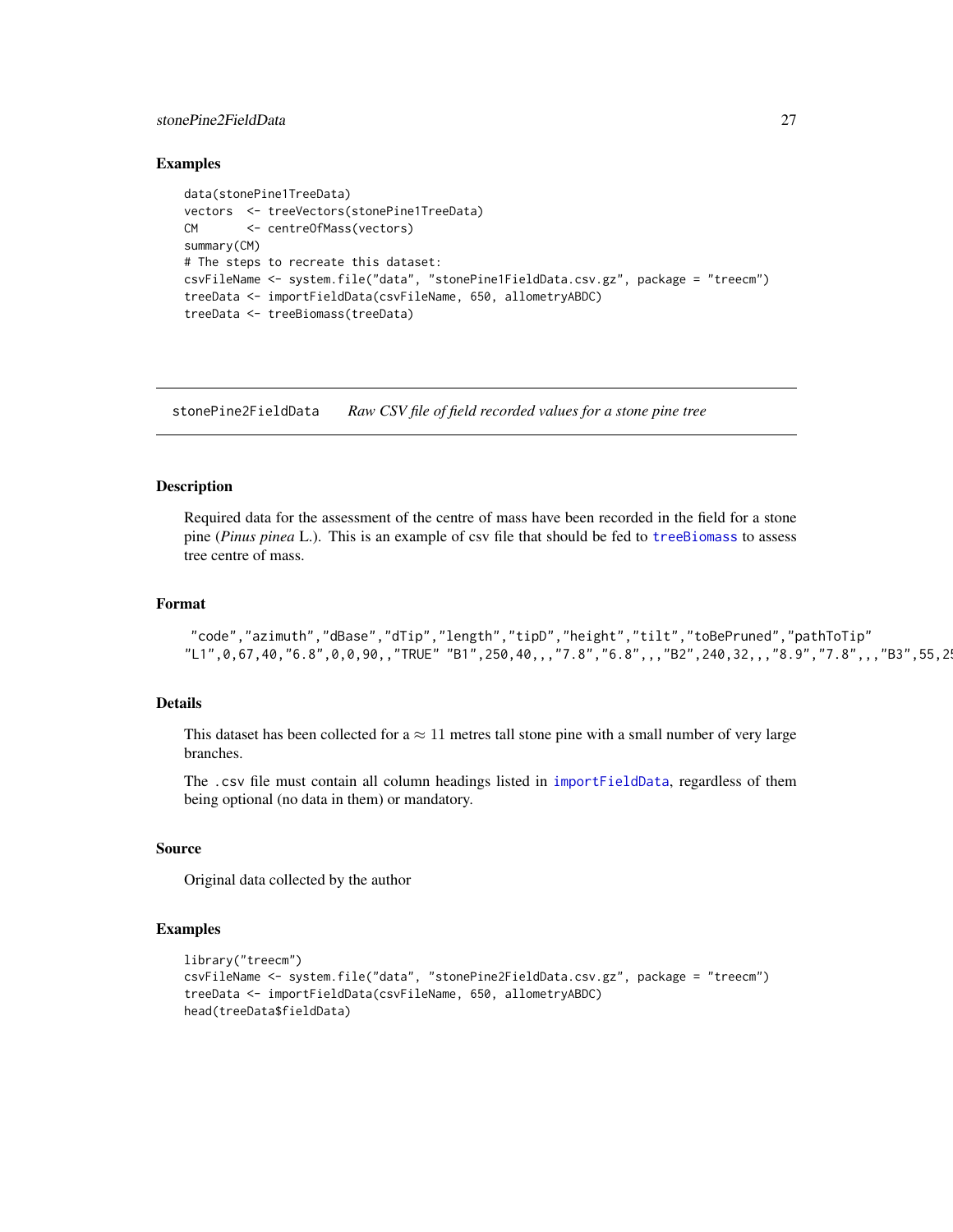<span id="page-27-0"></span>

Prints in a human-readable format the polar and cartesian coordinates of tree CM

# Usage

```
## S3 method for class 'CM'
summary(object, ...)
```
# Arguments

| object                  | An object of class CM          |
|-------------------------|--------------------------------|
| $\cdot$ $\cdot$ $\cdot$ | Additional arguments, not used |

#### Value

NULL

toCartesianXY *Computes the x,y cartesian coordinates*

# Description

Computes the  $x$  and  $y$  cartesian coordinates from a set of polar coordinates

#### Usage

```
toCartesianXY(angle, distance)
```
# Arguments

| angle    | The angle in degrees (measured clockwise from the North or any other relevant |
|----------|-------------------------------------------------------------------------------|
|          | bearing system defined in the field)                                          |
| distance | The distance                                                                  |

# Value

A vector holding the  $x$  and  $y$  coordinats expressed in the same unit as the distance argument

#### Note

The function assumes the angle is measured clockwise whereas trigonometric functions require a conventional counterclockwise measured angle. Thus the function computes  $x$  coordinate as the sine of the angle, and the  $y$  coordinate as the cosine of the angle, enabling a correct representation of them on a cartesian plot.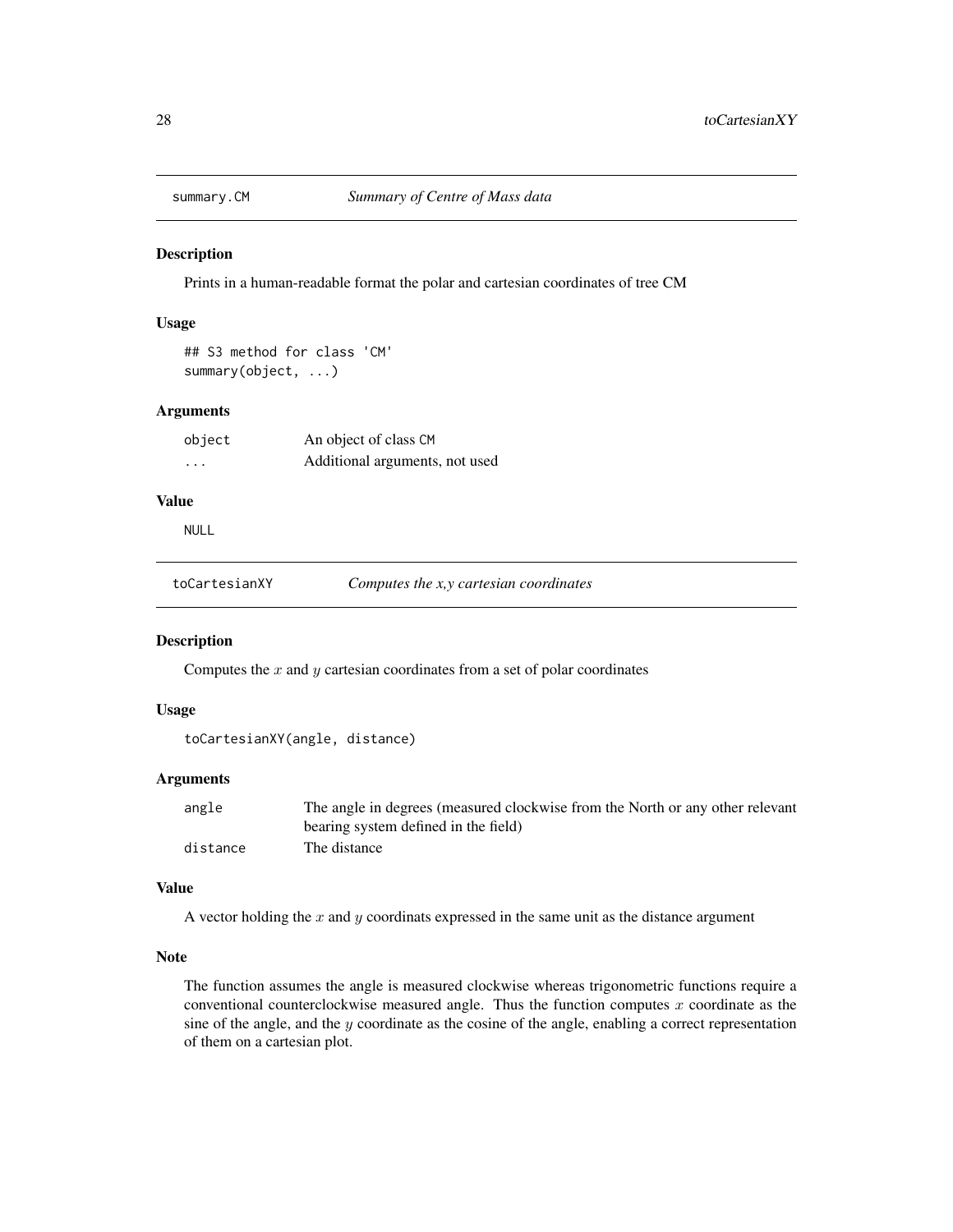<span id="page-28-1"></span><span id="page-28-0"></span>toCartesianXYZ *Returns vector cartesian coordinates*

# Description

Given a modulus, a tilt angle and an azimuth angle it returns the vector cartesian coordinates

#### Usage

```
toCartesianXYZ(x)
```
#### Arguments

 $x \neq 0$  a named vector of three elements  $(z, x, y)$ 

# Value

a list holding z, x, y coordinates

# See Also

Other Stabilization: [anchorRange](#page-7-1), [centreOfMassAngle](#page-11-1), [centreOfMassModulus](#page-11-2), [getPlinthForce](#page-15-1), [logPathSelection](#page-18-1)

| toPolar | Converts cartesian $(x, y)$ into polar (angle, distance) coordinates |
|---------|----------------------------------------------------------------------|
|---------|----------------------------------------------------------------------|

# Description

Converts cartesian coordinates  $(x, y)$  into polar (angle, distance) ones, assuming  $(0, 0)$  as origin of axes and, incidentally, the position of tree base

#### Usage

toPolar(x, y)

# Arguments

| x | Abscissa coordinate |
|---|---------------------|
| у | Ordinate coordinate |

# Value

A vector holding angle in degrees and distance in the same unit as  $x$  and  $y$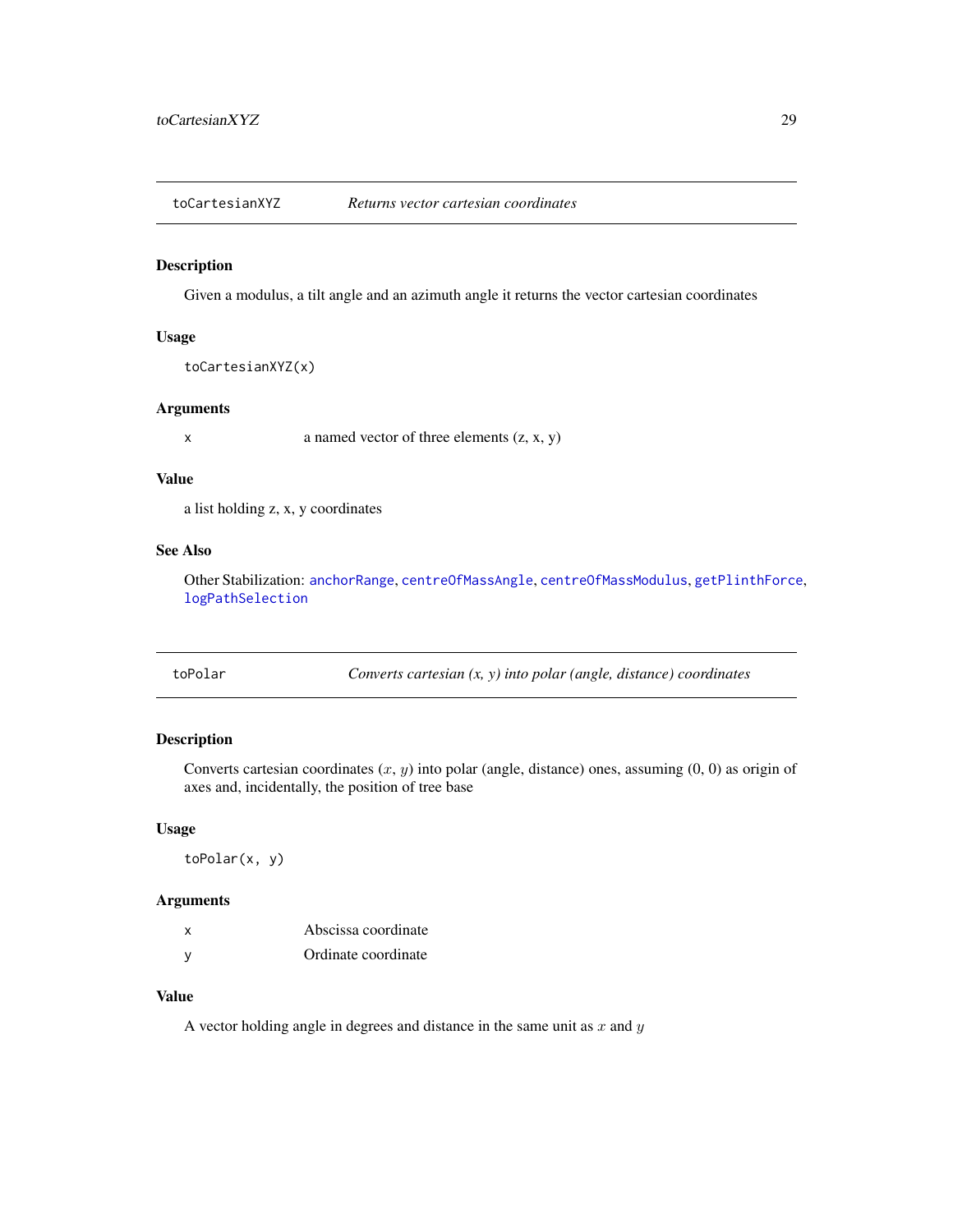Computes branches biomass using an allometric function provided in object\$allometryFUN and logs weight using Smalian's formula.

Branches are telled apart from logs in the raw data frame (object\$fieldData) because their final diameter is 0 (ie they have a tip) whereas logs have a final diameter  $> 0$ .

# Usage

treeBiomass(object)

#### Arguments

object an object of treeData class

#### Value

an object of treeData class

#### See Also

#### [logBiomass](#page-17-1)

Other Biomass: [allometryABDC](#page-3-1), [allometryAsca2011](#page-4-1), [allometryCutini2009](#page-5-1), [allometryPorte2002](#page-6-1), [logBiomass](#page-17-1), [powerEquation](#page-22-1), [pureQuadraticEquation](#page-23-1), [treeTotalBiomass](#page-30-1)

<span id="page-29-2"></span>treeSR *Computes slenderness ratio for tree branches*

# Description

slenderness ratio is an important index of stability of trees and branches

#### Usage

```
treeSR(treeObject, vectorObject)
```
# Arguments

| treeObject   | an object of treeData class |
|--------------|-----------------------------|
| vectorObject | an object of vectors class  |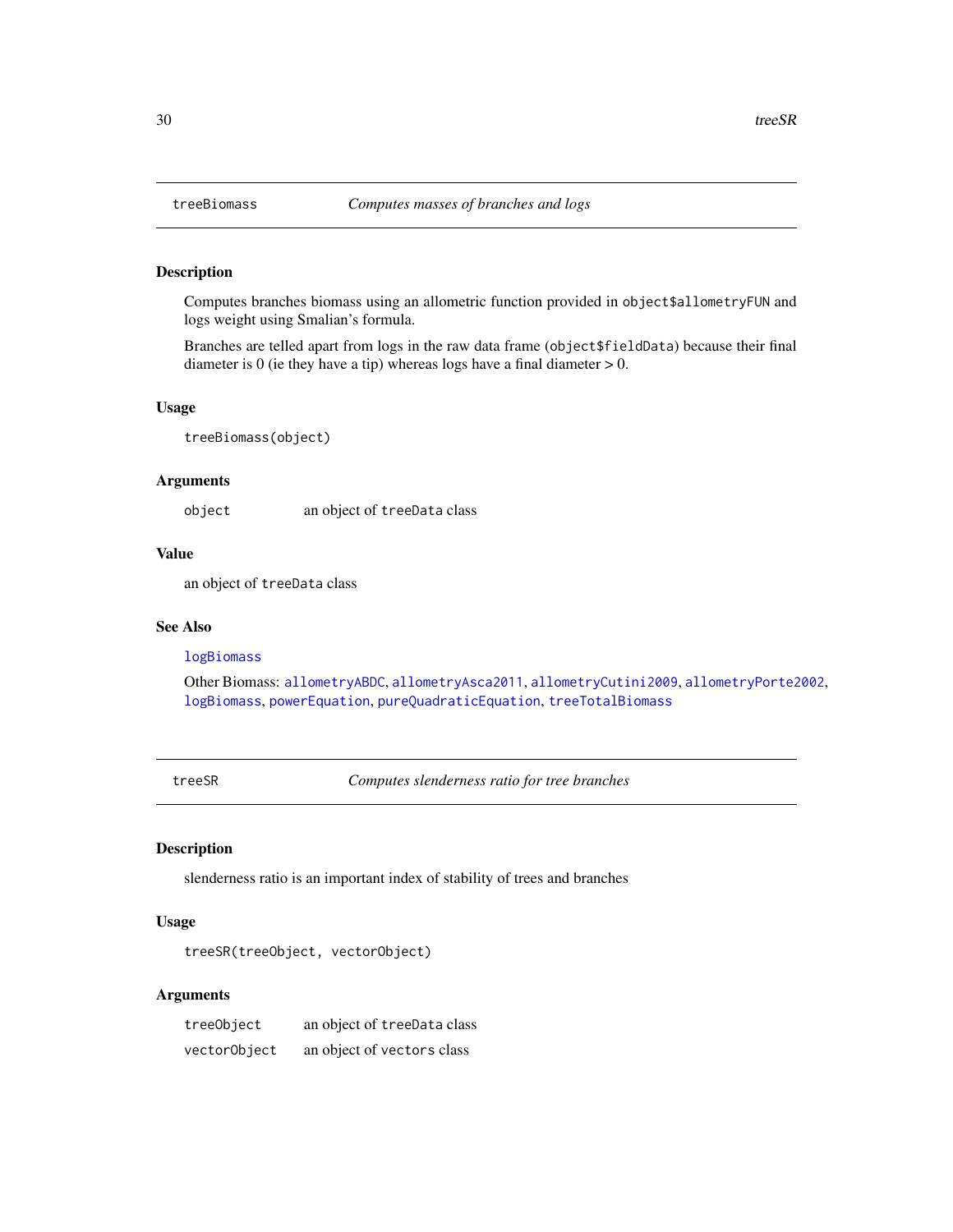# <span id="page-30-0"></span>treeTotalBiomass 31

#### Value

an object of class SR

#### Note

The coefficient takes into account branch angle:  $SL_c = \frac{L}{D} \cdot (1 + cos(a))$ , where a is the branch angle (0 degrees = horizontal, 90 degrees vertical). Vertical branches have  $SL = SL_c$ 

#### References

Mattheck, C. and Breloer, H. *The Body Language of Trees: A Handbook for Failure Analysis (Research for Amenity Trees)* 1995, HMSO (London)

#### See Also

[branchSR](#page-8-2)

<span id="page-30-1"></span>treeTotalBiomass *Returns the total biomass of the tree*

#### Description

This is just a helper function, it sums the biomass of all logs and branches, as previously computed by [treeBiomass](#page-29-1)

#### Usage

```
treeTotalBiomass(treeData)
```
# Arguments

treeData A named list that includes a fieldData data frame element, holding a biomassnamed column. Note that the biomass column is added to the data frame by a previous call to [treeBiomass](#page-29-1) function

#### Value

a real number or FALSE if the biomass column is NA

### Note

This function may be used to compute the moment of the tree. Tree biomass (multiplied by standard gravity) is the tree force applied to its CM.

#### See Also

Other Biomass: [allometryABDC](#page-3-1), [allometryAsca2011](#page-4-1), [allometryCutini2009](#page-5-1), [allometryPorte2002](#page-6-1), [logBiomass](#page-17-1), [powerEquation](#page-22-1), [pureQuadraticEquation](#page-23-1), [treeBiomass](#page-29-1)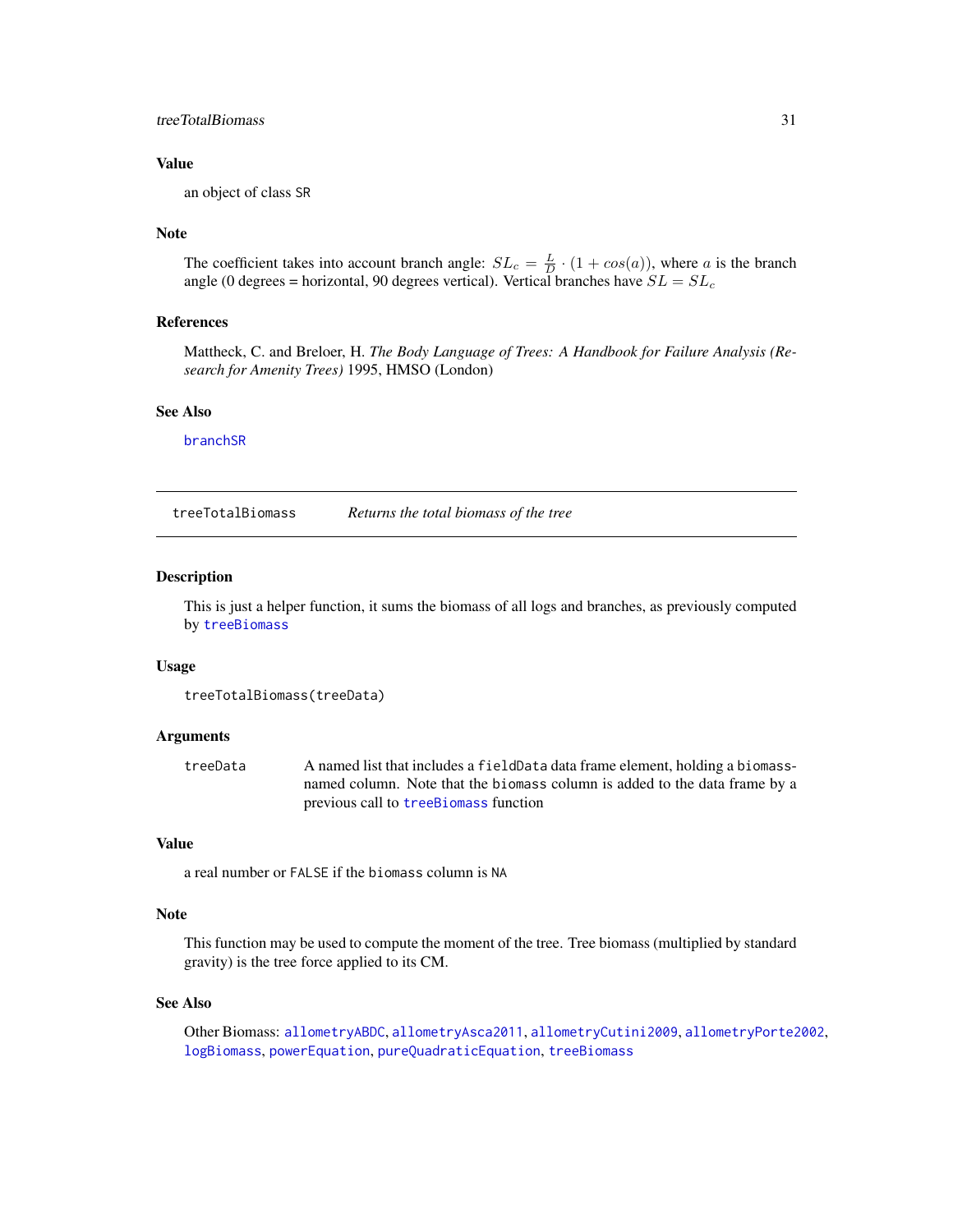# Examples

```
library(treecm)
data(stonePine1TreeData)
print(treeTotalBiomass(stonePine1TreeData))
```
<span id="page-31-1"></span>treeVectors *Computes cartesian coordinates and moments of branches and logs*

# Description

A data frame is populated with branch and log masses, along with  $x$ ,  $y$  cartesian coordinates and  $x, y$ , and  $z$  moments.  $z$  coordinates and moments are calculated only if branches height from the ground (and tilt) have been measured in the field.

# Usage

treeVectors(object)

# Arguments

object an object of treeData class

#### Value

an object of class vectors

#### See Also

[getCoordinatesAndMoment](#page-13-1)

<span id="page-31-0"></span>